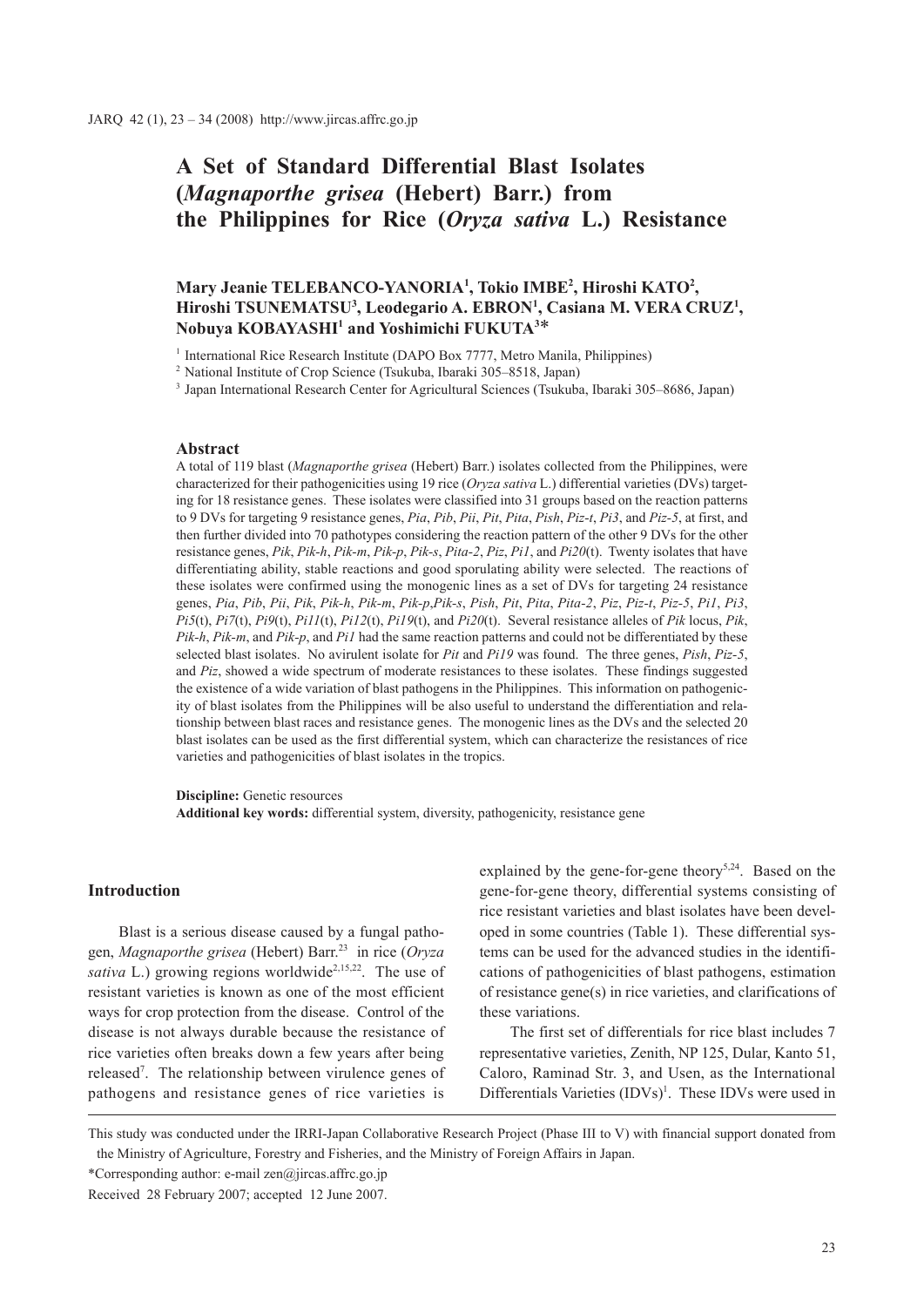| Target gene       |                               |                          | Differential varieties   |                          |                                       |                          |
|-------------------|-------------------------------|--------------------------|--------------------------|--------------------------|---------------------------------------|--------------------------|
|                   | Atkins et al.<br>$(1967)^{a}$ | Yamada et al.<br>(1976)  | Kiyosawa<br>(1981, 1984) | Mackill et al.<br>(1992) | Tsunematsu et al.<br>$(2000)^{b}$     | Ling et al.<br>(2001)    |
| Pia               | Zenith                        | Aichi Asahi*             | Aichi Asahi*             | $\qquad \qquad -$        | IRBLa-A<br>IRBLa-C                    | $\qquad \qquad -$        |
| Pib               | $\overline{\phantom{0}}$      |                          | $BL1*$                   |                          | IRBLb-B                               | F <sub>145</sub> -2      |
| Pii               | $\overline{a}$                | Ishikari shiroke         | Fujisaka 5*              |                          | IRBLi-F5                              |                          |
| Pik               | NP125,<br>Dular,<br>Kanto 51* | Kanto 51*                | Kusabue                  |                          | <b>IRBLk-K</b>                        | F80-1                    |
| $Pik-m$           | $\overline{\phantom{0}}$      | Tsuyuake*                | Tsuyuake*                |                          | <b>IRBLkm-Ts</b>                      | F98-7                    |
| $Pik-p$           |                               |                          | K60*                     |                          | IRBLkp-K60                            | F129-1                   |
| $Pik-h$           | $\overline{\phantom{0}}$      |                          | $K3*$                    |                          | IRBLkh-K3                             | $\overline{\phantom{0}}$ |
| $Pik-S$           | Caloro*                       | Shin 2*                  | Shin $2*$                |                          | IRBLks-F5<br><b>IRBLks-S</b>          |                          |
| Pish              |                               |                          |                          | $\overline{\phantom{0}}$ | IRBLsh-S<br>IRBLsh-B                  |                          |
| Pit               |                               |                          | K59*                     |                          | IRBLt-K59                             |                          |
| $Pita (= Pi4(t))$ | Usen                          | Yashiromochi*            | K1                       | C105TTP2L9<br>C101PKT    | IRBLta-K1<br>IRBLta-CT2<br>IRBLta-CP1 |                          |
| Pita-2            |                               | Pi No. 4*                | Pi No. 4*                |                          | IRBLta2-Re<br>IRBLta2-Pi              | F182-1<br>F124-1         |
| Piz               |                               | Fukunishiki *            | Fukunishiki*             |                          | IRBLz-Fu                              | $\overline{\phantom{a}}$ |
| $Piz-5 (= Pi2)$   |                               | $\overline{\phantom{0}}$ | $\overline{\phantom{0}}$ | C101A51*                 | IRBLz5-CA                             |                          |
| $Piz-t$           |                               | Toride 1*                | Toride 1*                | $\overline{\phantom{0}}$ | <b>IRBLzt-T</b>                       |                          |
| PiI               |                               | $\overline{\phantom{0}}$ | $\overline{\phantom{0}}$ | C101LAC*                 | IRBL1-CL                              |                          |
| Pi3               |                               | $\overline{\phantom{0}}$ | $\overline{\phantom{0}}$ | C104PKT*                 | IRBL3-CP4                             |                          |
| Pi5(t)            |                               | $\overline{\phantom{0}}$ | $\overline{\phantom{0}}$ |                          | IRBL5-M                               |                          |
| Pi7(t)            |                               | $\overline{\phantom{0}}$ | $\overline{\phantom{0}}$ | $\overline{\phantom{0}}$ | IRBL7-M                               |                          |
| Pi9(t)            |                               |                          | $\overline{\phantom{0}}$ | $\overline{\phantom{0}}$ | IRBL9-W                               |                          |
| PiII(t)           |                               |                          | $\overline{ }$           |                          | IRBL11-Zh                             |                          |
| Pi12(t)           |                               |                          |                          |                          | IRBL12-M                              |                          |
| Pi19(t)           |                               |                          |                          |                          | IRBL19-A                              |                          |
| Pi20(t)           |                               |                          |                          |                          | <b>IRBL20-IR24</b>                    |                          |
| Unknown           | Raminad<br>strain 3           |                          |                          |                          | $\overline{\phantom{0}}$              |                          |

**Table 1. Differential varieties harboring blast resistance gene**

a): International differential varieties.

b): Monogenic line harboring single resistance gene in each genetic background.

\*: Variety used for the reaction patterns to blast isolates from the Philippines.

various countries like United States, Japan, Taiwan, Korea, and Philippines, to assess the pathotypic variability of the blast fungus, but the genetic compositions of resistance genes were unknown. It is estimated that these include only five resistance genes, *Pia* and *Piz* in Zenith, *Pik* in three varieties, NP125, Dular and Kanto 51, *Pik-s* in Caloro, and *Pita* in Usen (unpublished data). Two sets of DVs targeted for 13 resistance genes, *Pia*, *Pib*, *Pii*, *Piks*, *Pik*, *Pik-p*, *Pik-h*, *Pik-m*, *Pit*, *Pita*, *Pita-2*, *Piz*, and *Piz-t*, were developed in Japan<sup>11,13</sup>, and have been used widely

in many countries. A set of near isogenic lines (NILs) with Indica-type genetic background CO 39 was developed in International Rice Research Institute (IRRI), but it covered only four resistance genes, *Pita*, *Piz-5*, *Pi1*, and *Pi3*18. In China, a set of NILs with five resistance genes, *Pib*, *Pik*, *Pik-m*, *Pik-p*, and *Pita-2*, using a susceptible and Japonica-type variety, Lijiangxintuanheigu (LTH) was developed<sup>16</sup>.

The numbers and kinds of resistance genes targeted in IDVs, Japanese DVs, CO 39 NILs, and LTH NILs,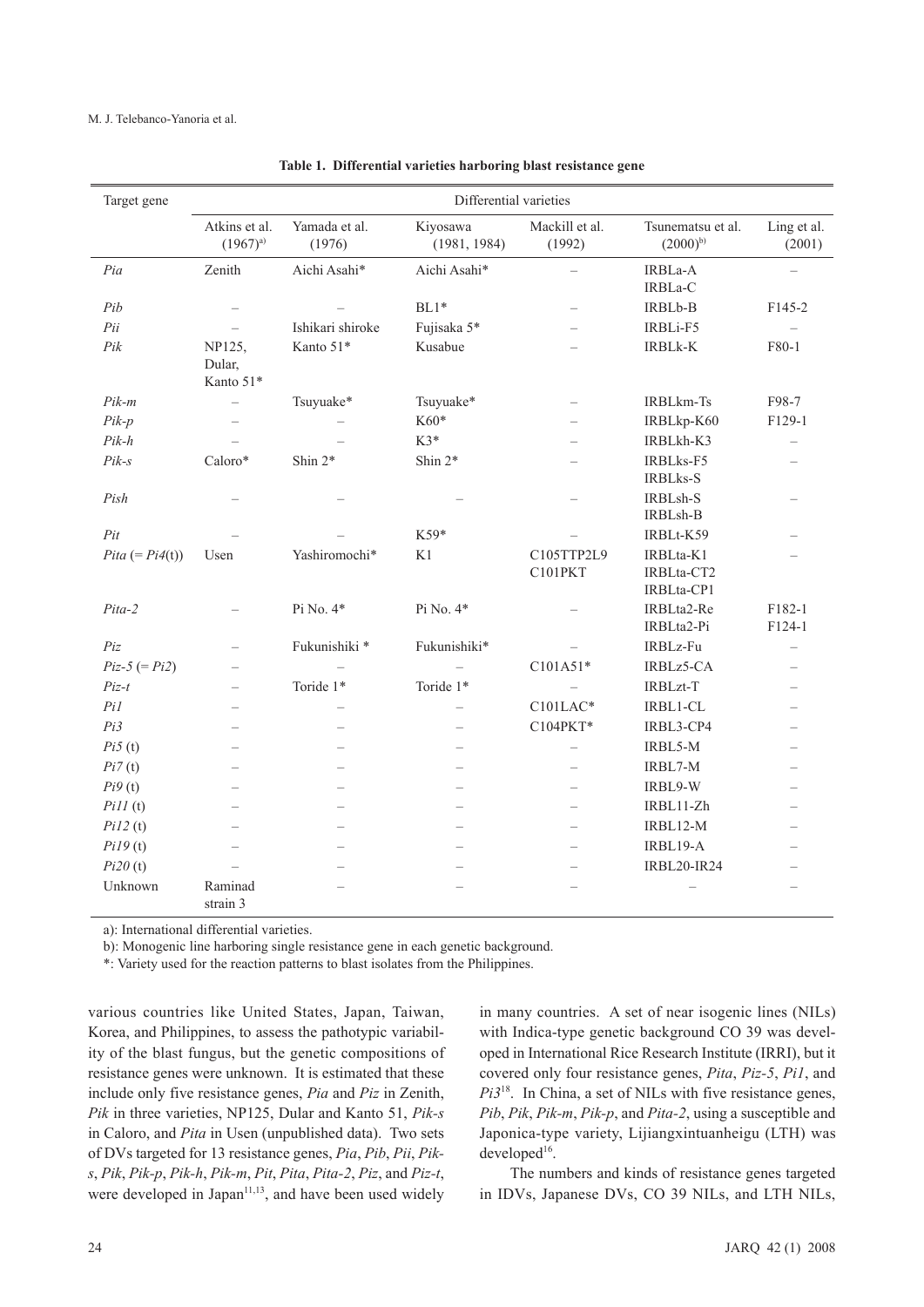were still limited. Moreover, the comparisons of results using the sets of DVs were very difficult and several DVs still have some problems. Japanese DVs by Yamada et al.<sup>27</sup> and Kiyosawa<sup>11,13</sup> can systematically differentiate the Japanese blast isolates, but several DVs were not suitable for differentiating the Philippine fungus strain<sup>11</sup>. Inukai et al.10 reported that three Japanese DVs, Shin 2, Fukunishiki and Kusabue, showed the unique reactions of moderate resistance to almost all blast isolates from the Philippines, and an additional resistance gene was assumed to harbor these genetic backgrounds. Noda et al.<sup>21</sup> had identified 12 kinds of blast races among 129 isolates collected all over the Mekong River Delta area in Vietnam using the Japanese DVs for 12 resistance genes by Yamada et al.<sup>27</sup> and Kiyosawa<sup>11,13</sup>, and also reported that several DVs among them were not suitable for differentiations of blast isolates in Vietnam.

However, there were limitations for numbers or kinds of the targeted resistance genes and the abilities of differentiation in several DVs, and the pathogenicity analyses for blast isolates have been done in several countries. The population of blast isolates in North Vietnam appears to be highly diverse wherein 23 pathotypes were found in 25 selected from 114 isolates<sup>20</sup>. Mekwatanakarn et al.<sup>19</sup> had investigated the pathogenicities of 527 isolates from Thailand using LTH NILs, and a total of 175 pathotypes were identified. In Bhutan, 110 isolates were differentiated into 53 pathotypes based on the two sets of NILs, CO 39 and LTH NILs<sup>25</sup>. Furthermore in China, 792 isolates were classified into 344 pathotypes using LTH NILs for six resistance genes *Pita-2*, *Pib*, *Pik*, *Pik-m*, *Pita*, and *Pikp*, and CO 39 NILs for four resistance genes, *Pita*, *Piz-5*, *Pi3*, and *Pi1*<sup>3</sup> . These results indicated that these DVs in each study could explain the wide variations of pathotypes in the blast populations, and demonstrate the differential abilities for the pathogens.

Under the IRRI-Japan Collaborative Research Project, a set of DVs, monogenic lines for 24 resistance genes — *Pia*, *Pib*, *Pii*, *Pik*, *Pik-h*, *Pik-m*, *Pik-p*, *Pik-s*, *Pish*, *Pit*, *Pita*, *Pita-2*, *Piz*, *Piz-5*, *Piz-t*, *Pi1*, *Pi3*, *Pi5*(t), *Pi7*(t), *Pi9*(t), *Pi11*(t), *Pi12*(t), *Pi19*(t), and *Pi20(*t) — was developed from the crossing between a susceptible LTH and previous DVs as the donor varieties, to eliminate the effects of additional resistance genes in these genetic backgrounds $14,26$ .

In the Philippines, the diversity analyses based on the pathogenicity of blast isolates have not been done well, and suitable standard blast isolates for a differential system were also not available for systematic identification of blast resistance genes. We tried to clarify the variation of blast pathogens and to select the representative differential isolates using the previous DVs of Atkins et

al.<sup>1</sup>, Yamada et al.<sup>26</sup>, Kiyosawa<sup>11,13</sup>, Mackill et al.<sup>18</sup>, and some other varieties, Shin 2 for *Pish*, Reiho for *Pita-2*<sup>8</sup> , and IR 24 for  $Pi20(t)$ <sup>9</sup> in the Philippines. Moreover, the detailed pathogenicities of the selected representative isolates were confirmed and characterized using the monogenic lines<sup>26</sup>. From these results, the pathogenicity of blast isolates from the Philippines will be discussed.

#### **Materials and methods**

#### **1. Blast isolates**

A total of 119 blast isolates collected from several regions of the Philippines and maintained at Entomology and Plant Pathology Division of International Rice Research Institute (IRRI), were used (Table 2). In the southern regions of Luzon Island, 43 and 52 isolates were collected from the nursery fields for blast evaluation at IRRI, Los Baños and Caliraya, respectively. The percentage of total isolates from these two sites was almost 80.0% of all isolates. The other 7 isolates were derived from three provinces, Batangas, Bicol and Masapang, in the southern region of Luzon Island. Seven and two isolates were collected from the central and northern regions of Luzon Island, respectively. Three isolates from Palawan and Mindanao Islands were also used.

### **2. Differential varieties**

Nine differential varieties (DVs), Aichi Asahi for *Pia*, BL1 for *Pib*, Tsuyuake for *Pik-m*, K60 for *Pik-p*, Shin 2 for *Pish*, Fujisaka 5 for *Pii*, K59 for *Pik-s* and *Pit*, Fukunishiki for *Piz*, and Toride 1 for *Piz-t*12, three CO 39 near isogenic lines (NILs), C104PKT for *Pi3*, C101LAC for *Pi1* and C105A51 for *Piz-5*<sup>17</sup>, Caloro for *Pik-s*<sup>1</sup>, two DVs, Yashiromochi for *Pita* and Kanto 51 for *Pik*27, K3 for *Pik-h*, Pi No. 4 and Reiho for *Pita-2*8,11, and IR 24 for  $Pi20(t)$ <sup>9</sup> were used to determine the pathogenicities of the blast isolates (Table 1). It means that a total of 18 resistance genes were targeted in the evaluation of pathogenicities.

#### **3. Inoculation and evaluation**

The set of 19 DVs were sown in a plastic tray  $(33 \times$  $11 \times 11$  cm) half-filled with sieved garden soil. Three grams of ammonium sulfate were applied as basal fertilizer. Twelve varieties were sown with 10 seeds, and a Chinese Japonica-type variety, LTH, and an Indica-type variety, CO 39, were also planted in the two end rows as the susceptible checks. One gram of ammonium sulfate was added on each tray  $1-2 \text{ day(s)}$  before inoculation.

Inoculation of blast isolate was done following basically the method of Bonman et al.<sup>2</sup>. The spore concentration was standardized to  $1 \times 10^5$  spores per ml. DVs were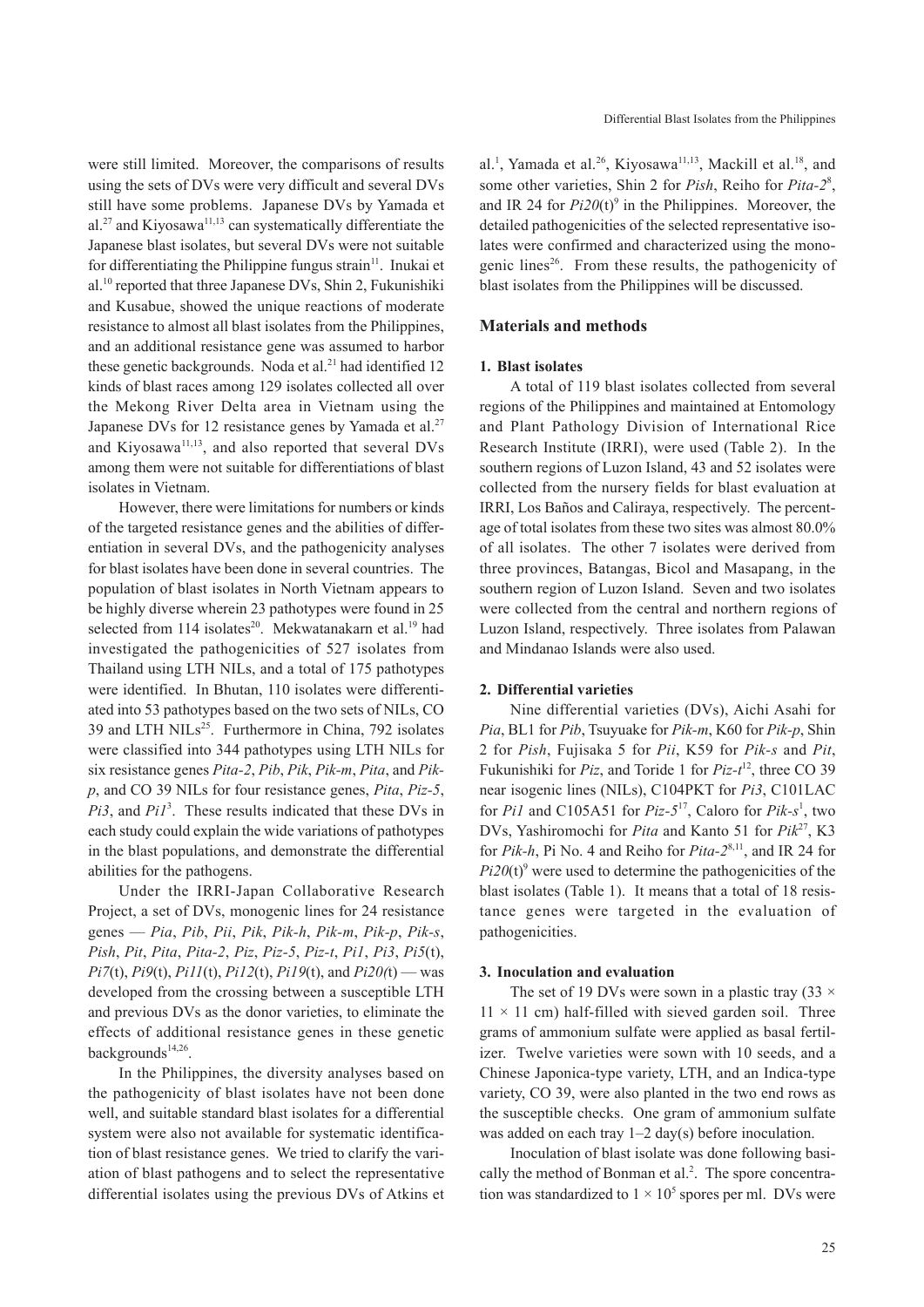|                        |                |                  |                | Luzon Is.   |                         |                |             |             |              |              |                |                  |
|------------------------|----------------|------------------|----------------|-------------|-------------------------|----------------|-------------|-------------|--------------|--------------|----------------|------------------|
|                        |                |                  |                |             | Southern                |                |             |             |              |              |                |                  |
|                        |                |                  |                |             |                         | Laguna Prov.   |             |             |              |              |                |                  |
|                        |                |                  |                |             |                         |                |             |             |              |              |                |                  |
| Isolate's group        | Northern       | Central          | Batangas Prov. | Bicol Prov. | Caliraya                | Los Baños      | Masapang    | Palawan Is. | Mindanao Is. | Un known     | Total          | $(\%)$           |
| $\rm I$                | $\overline{c}$ | $\,1\,$          | $\,1\,$        |             | 5                       | $\,1\,$        |             |             |              |              | $10\,$         | (8.4)            |
| $\rm II$               |                |                  |                |             | $\overline{c}$          | $\,1\,$        |             |             |              |              | $\overline{3}$ | (2.5)            |
| $\rm III$              |                |                  | $\,1\,$        |             |                         | $\overline{4}$ |             |             |              |              | 5              | (4.2)            |
| ${\rm IV}$             |                | $\,1$            | $\,1\,$        | $\,1$       | 6                       | 5              |             |             |              |              | 14             | (11.7)           |
| $\mathbf V$            |                |                  |                |             | $\mathbf{1}$            | $\mathfrak{Z}$ |             |             |              |              | $\overline{4}$ | (3.3)            |
| $\mbox{VI}$            |                | $\mathbf{1}$     |                |             | $\sqrt{2}$              | $\overline{c}$ |             |             |              |              | $\mathfrak s$  | (4.2)            |
| ${\rm VII}$            |                | $\,1$            |                |             | $\mathbf{1}$            | $\overline{c}$ |             |             |              |              | $\overline{4}$ | (3.3)            |
| ${\rm VIII}$           |                |                  |                |             | $\sqrt{2}$              | $\overline{c}$ |             |             |              |              | $\overline{4}$ | (3.3)            |
| $\mathbf{I}\mathbf{X}$ |                | $\,1\,$          |                |             | $\,1$                   | $\,1\,$        |             |             |              | $\mathbf{1}$ | $\overline{4}$ | (3.3)            |
| $\mathbf X$            |                | $\,1\,$          |                |             |                         | $\,1\,$        |             |             | $\,1$        |              | $\mathfrak z$  | (2.5)            |
| $\mathbf{X}\mathbf{I}$ |                |                  |                |             | $\sqrt{2}$              | $\overline{c}$ |             |             |              |              | $\sqrt{4}$     | (3.3)            |
| $\mbox{XII}$           |                |                  | $\mathbf{1}$   |             | $\overline{3}$          | $\mathfrak{Z}$ | $\mathbf 1$ |             |              |              | $\,$ $\,$      | (6.7)            |
| $\mbox{XIII}$          |                |                  |                |             |                         | $\overline{c}$ |             |             |              |              | $\sqrt{2}$     | (1.6)            |
| XIV                    |                |                  |                |             |                         | $\mathfrak{Z}$ |             |             |              |              | 3              | 2.5)<br>$\left($ |
| $\mathbf{X}\mathbf{V}$ |                |                  |                |             | $\sqrt{2}$              |                |             |             |              |              | $\overline{2}$ | (1.6)            |
| XVI                    |                |                  |                |             | $\overline{\mathbf{3}}$ | $\,1\,$        |             |             |              |              | $\overline{4}$ | (3.3)            |
| XVII                   |                | $\,1\,$          |                |             |                         |                |             |             |              |              | $\mathbf{1}$   | (0.8)            |
| XVIII                  |                |                  |                |             |                         |                |             |             |              | $\,1\,$      | $\mathbf{1}$   | (0.8)            |
| $\bold{XIX}$           |                |                  |                |             | $\mathbf{1}$            | 5              |             | $\,1\,$     |              | $\,1\,$      | $\,$ $\,$      | (6.7)            |
| $\mathbf{X}\mathbf{X}$ |                |                  |                |             | $\sqrt{2}$              |                |             |             |              |              | $\sqrt{2}$     | (1.6)            |
| XXI                    |                |                  |                |             | $\sqrt{2}$              |                |             |             |              |              | $\overline{c}$ | (1.6)            |
| <b>XXII</b>            |                |                  |                |             | $\overline{3}$          | $\,1\,$        |             |             |              | $\mathbf{1}$ | 5              | (4.2)            |
| <b>XXIII</b>           |                |                  |                |             |                         |                |             |             |              | $\,1\,$      | $\,1\,$        | (0.8)            |
| <b>XXIV</b>            |                |                  | $\,1\,$        |             | $\sqrt{2}$              | $\mathfrak z$  |             |             |              |              | 6              | (5.0)            |
| $\mathbf{XXV}$         |                |                  |                |             | $\,1$                   |                |             |             |              |              | $\mathbf{1}$   | (0.8)            |
| <b>XXVI</b>            |                |                  |                |             | $\,1\,$                 |                |             |             | $\mathbf{1}$ |              | $\overline{c}$ | (1.6)            |
| <b>XXVII</b>           |                |                  |                |             | $\,1\,$                 |                |             |             |              |              | $\mathbf{1}$   | (0.8)            |
| <b>XXVIII</b>          |                |                  |                |             | $\boldsymbol{6}$        |                |             |             |              |              | $\sqrt{6}$     | (5.0)            |
| $\bold{XXIX}$          |                |                  |                |             | $\sqrt{2}$              |                |             |             |              |              | $\sqrt{2}$     | (1.6)            |
| $\mathbf{XXX}$         |                |                  |                |             |                         | $\,1\,$        |             |             |              |              | $\,1\,$        | (0.8)            |
| <b>XXXI</b>            |                |                  |                |             | $\,1\,$                 |                |             |             |              |              | $\,1$          | (0.8)            |
| Total                  | $\sqrt{2}$     | $\boldsymbol{7}$ | $\sqrt{5}$     | $\,1$       | 52                      | $43\,$         | $\,1\,$     | $\,1$       | $\sqrt{2}$   | 5            | 119            |                  |

**Table 2. Numbers of blast pathotypes in different sites of the Philippines**

inoculated at 14–15 days after sowing or approximately the 4–5th leaf stages by spraying 40–50 ml spore suspension on each tray using a fine atomizer. The degree of disease of each seedling was evaluated 6–7 days after inoculation. Each seedling was examined and rated according to the IRRI *Standard Evaluation System* (SES, 1996) for rice blast. The reactions of DVs were categorized and summarized into three reaction classes wherein 0–2 were resistant (R), 3 was moderately resistant (M), and scores 4–5 were susceptible (S).

## **4. Classification of isolates based on reaction patterns against differential varieties**

Based on the reaction patterns to 19 DVs, the isolates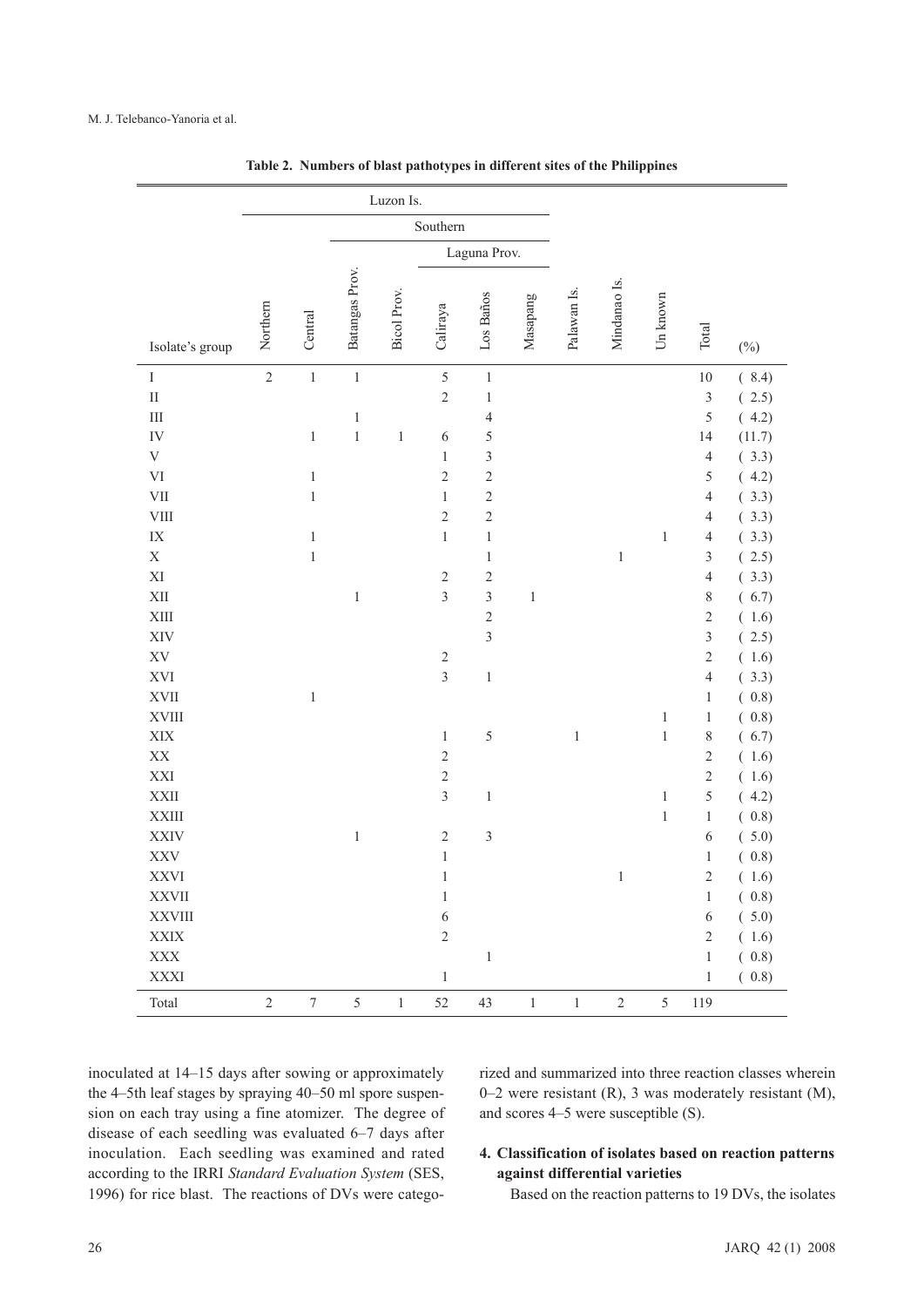were classified following two steps. At first, 9 DVs, Aichi Asahi for *Pia*, Yashiromochi for *Pita*, Shin 2 for *Pish*, K59 for *Pit* and *Pik-s*, C104PKT for *Pi3*, Fujisaka 5 for *Pii*, Toride 1 for *Piz-t*, BL1 for *Pib*, and C1015A51 for *Piz-5*, were used in the primary classification. In the next step, these isolates' groups were classified further into subgroups based on the reactions of DVs, Pi No. 4 and Reiho for *Pita-2*, Fukunishiki for *Piz*, Kanto 51 for *Pik*, C101LAC for *Pi1*, K3 for *Pik-h*, Tsuyuake for *Pik-m*, K60 for *Pik-p*, Caloro for *Pik-s*, and IR 24 for *Pi20*(t).

Reactions of 'S' and 'R' were considered as compatible and incompatible, respectively, and 'M' reaction was evaluated as compatible to avoid missing an evaluation of some other genes in the genetic backgrounds of DVs. The classification is governed by the gene-for-gene theory<sup>5</sup>, and it was proved to be exhibited in the pathosystem of rice blast by Silue et al.<sup>24</sup>.

### **5. Selection and characterization for representative blast isolates from the Philippines**

Representative isolates were selected from several pathotypes that distinguished DVs targeting 18 resistance genes — *Pia*, *Pib*, *Pii*, *Pik*, *Pik-h*, *Pik-m*, *Pik-p*, *Pik-s*, *Pish*, *Pit*, *Pita*, *Pita-2*, *Piz*, *Piz-5*, *Piz-t*, *Pi1*, *Pi3*, and *Pi20*(t). These pathogenicities of selected blast isolates were confirmed using the monogenic lines that introduced a single resistance gene into the LTH genetic background and targeted 24 kinds of resistance genes — *Pia*, *Pib*, *Pii*, *Pik*, *Pik-h*, *Pik-m*, *Pik-p*, *Pik-s*, *Pish*, *Pit*, *Pita*, *Pita-2*, *Piz*, *Piz-5*, *Piz-t*, *Pi1*, *Pi3*, *Pi5*(t), *Pi7*(t), *Pi9*(t), *Pi11*(t), *Pi12*(t), *Pi19*(t), and *Pi20*(t)<sup>14,26</sup>. These monogenic lines were developed during the selection of the standard differential blast isolates, and could be used for the confirmation.

### **Results and discussion**

## **1. Compatibility of blast isolates against differential varieties**

The frequencies of incompatible reactions (R) of 119 isolates varied from 8.4 to 91.5% depending on the DVs (Table 3).

Aichi Asahi for *Pia* showed resistance to only 10 isolates with the frequency of 8.4%, and it was the lowest one among those of DVs. The six DVs, K59 for *Pit* (*Piks*), Yashiromochi for *Pita*, Shin 2 for *Pish*, C104PKT for *Pi3*, Fujisaka 5 for *Pii*, Toride 1 for *Piz-t*, and BL1 for *Pib*, showed incompatibility to the blast isolates with frequencies ranging from 14.7 to 70.1%, as compared with the other DVs'. Among them, three DVs, Shin 2, Toride 1 and BL1, showed the moderate resistance (M) to a lot of blast isolates. The other DVs, C101A51 for *Piz-5*, Pi No. 4 and Reiho for *Pita-2*, Fukunishiki for *Piz*, Kanto 51 for

*Pik*, C101LAC for *Pi1*, K3 for *Pik-h*, Tsuyuake for *Pik-m*, and K60 for *Pik-p*, were highly resistant ranging from 79.0 to 91.5%. Among them, the four DVs for *Pik* multiple alleles, *Pik*, *Pik-h*, *Pik-m*, and *Pik-p*, and *Pi1*, have showed similar frequencies of incompatible isolates and reactions. Two DVs, Caloro for *Pik-s* and IR 24 for *Pi20*(t), also have low frequencies of incompatibility to blast isolates, but the numbers used for the inoculations were only 32 and 20, respectively.

We estimated that Caloro harbored only *Pik-s* (unpublished data), and it showed similar reactions as those of K59 to several incompatible isolates. From these results, almost all reactions of resistance in K59 to blast isolates were estimated to be due to *Pik-s* and not to *Pit.*

In several DVs, additional resistance genes were found to be harbored in these genetic backgrounds. Kiyosawa $^{11}$  and Inukai et al.<sup>10</sup> reported that a resistance gene, *Pish*, was found in four DVs, Shin 2, Toride 1, BL1, and Fukunishiki, genetic backgrounds. Kiyosawa $^{11}$  also indicated that *Pish* showed a wide and incomplete spectrum of resistance to the blast isolates from the Philippines, but was susceptible to Japanese isolates. The same reaction patterns were shown in the four DVs, Shin 2, Toride 1, BL1, and Fukunishiki in this study. The Indica-type variety, CO 39, which was used for the recurrent parent of NILs for blast resistance genes, *Pi1*, *Pi3* and *Piz-5* by Mackill et al.<sup>17</sup>, harbors *Pia* in the genetic background<sup>9</sup>. The other three DVs, Aichi Asahi, K59, and IR 24, were found to harbor the additional genes, *Pi19*(t) by Hayashi et al.6 , *Pik-s* (unpublished data) and three genes, *Pia*, *Pib* and *Pik-s* by Imbe et al.<sup>9</sup> and Ebron et al.<sup>4</sup>, respectively. However, these additional genes might make it difficult to evaluate the true reaction of a target gene. In particular, the blast isolates from the Philippines showed higher compatibility for 9 DVs, Aichi Asahi, Yashiromochi, Shin 2, K59, C104PKT, Fujisaka 5, Toride 1, BL1, and C101A51. For these reasons, the reaction data of these 9 DVs can be used for the primary classification of blast isolates.

### **2. Classification of blast isolates based on the reaction patterns against differential varieties**

The blast isolates from the Philippines showed specific reaction patterns to DVs targeting 18 resistance genes. As the first step of classification, these isolates were classified into 31 primary groups, I–XXXI, based on compatibility of isolates to 9 DVs, Aichi Asahi, Yashiromochi, Shin 2, K59, C104PKT, Fujisaka 5, Toride 1, BL1, and C101A51*.* These primary groups were further divided into several sub-groups considering the other reaction patterns of 10 DVs, Kanto 51, K3, Tsuyuake, K60, C101LAC, Reiho, Pi No. 4, Fukunishiki, Caloro,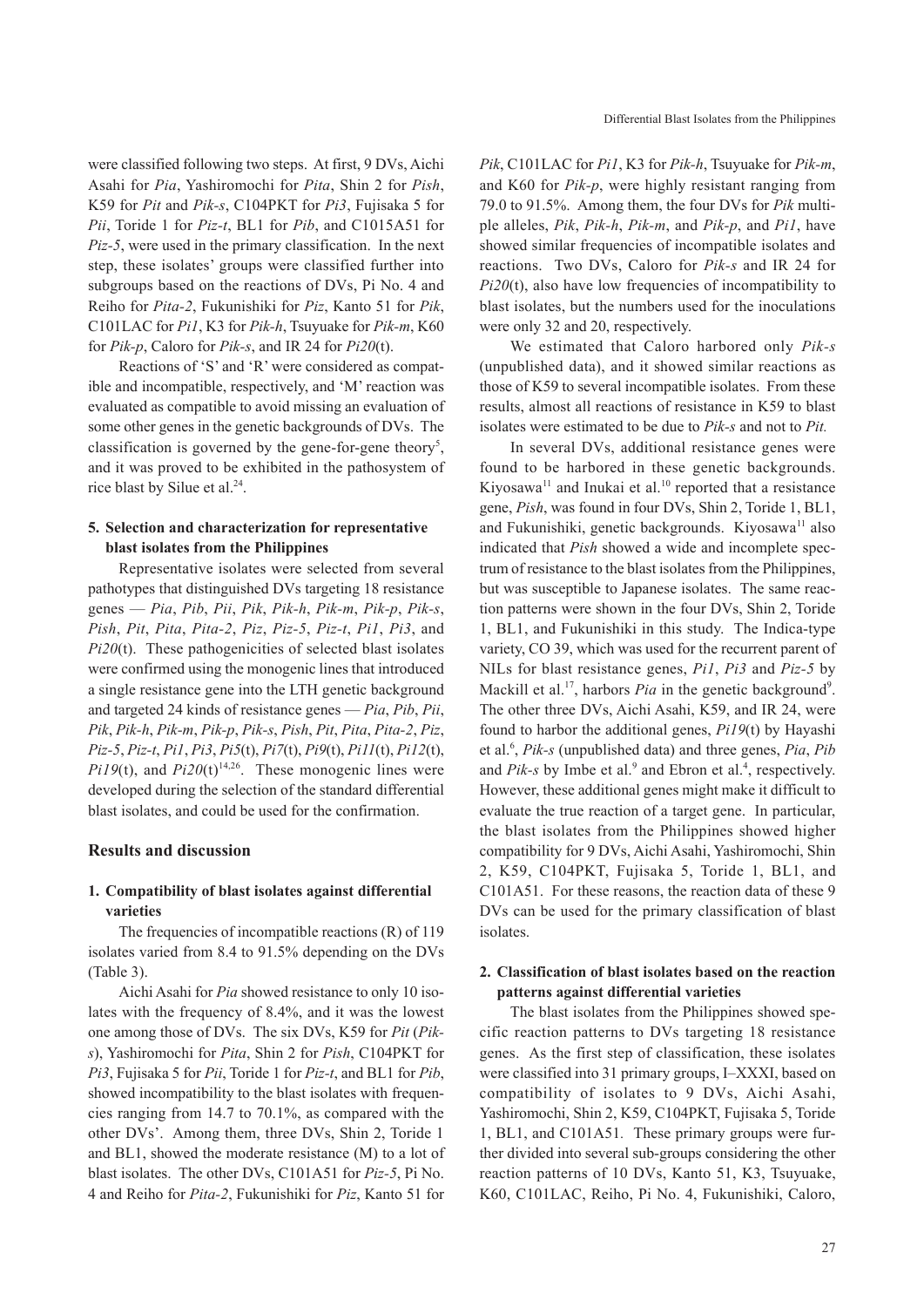|                                                                                                         |                                                            | IR 24           | Pi20(t)                         | $Pik\text{-}s^{\text{g}}$<br>$Piz-t^g$<br>$Pi a^{\rm s}$ $Pi b^{\rm s}$ |              | S                 | $\mathbf{1}$        | $\infty$       | $\infty$   | S S            |                                                        |              | $\infty$     |                                       | $\mathbf{I}$   | $\Box$    | $\mathbf{L}$ | S                  | $\overline{\phantom{0}}$ |               | $\approx$ $\infty$   | $\overline{\phantom{a}}$ | $\mathbf{L}$ | $\approx$           |
|---------------------------------------------------------------------------------------------------------|------------------------------------------------------------|-----------------|---------------------------------|-------------------------------------------------------------------------|--------------|-------------------|---------------------|----------------|------------|----------------|--------------------------------------------------------|--------------|--------------|---------------------------------------|----------------|-----------|--------------|--------------------|--------------------------|---------------|----------------------|--------------------------|--------------|---------------------|
|                                                                                                         |                                                            | $C2$ loro       | $s$ - $\gamma$ <sup>1</sup> $d$ | J.                                                                      | $\mathbf{L}$ | S                 | $\mathbf{I}$        | S              | $\geq$     | S S            |                                                        | $\mathbf{I}$ | S            | $\mathbf{I}$                          | $\blacksquare$ | $\Box$    | $\Box$       | $\approx$          | $\mathbf{I}$             | S S           |                      | $\overline{\phantom{0}}$ |              | $\sim$              |
|                                                                                                         |                                                            | 09X             | $d\neg$ <sup>1</sup>            | J.                                                                      | $\approx$    | $\approx$         | $\approx$           | $\approx$      | $\approx$  | S              | $\geq$                                                 | ທ⊔≍          |              | $\approx$                             | $\approx$      | $\approx$ | $\approx$    | $\approx$          | $\approx$                | $\approx$     | $\approx$            | $\approx$                |              | $\approx$ $\geq$    |
|                                                                                                         |                                                            | Tsuyuake        | $u - \gamma \chi d$             | J.                                                                      | $\approx$    | $\approx$         | $\approx$           | $\approx$      | $\approx$  | S              | S S                                                    |              | $\approx$    | $\approx$                             | ≃              | $\propto$ | $\approx$    | $\simeq$           | $\approx$                | ≃             | $\approx$            | $\approx$                |              | R N                 |
|                                                                                                         |                                                            | εя              | $y \rightarrow u d$             | $\mathbf{I}$                                                            | $\approx$    | $\approx$         | $\approx$           | $\approx$      | $\simeq$   | S              | <b>SSS</b>                                             |              |              | ≃                                     | $\approx$      | $\approx$ | $\approx$    | $\approx$          | $\approx$                | $\approx$     | $\approx$            | $\approx$                |              | R N                 |
|                                                                                                         | genetic background                                         | C101 LAC        | Ild                             | $P^{\prime}d$                                                           | $\approx$    | $\approx$         | $\approx$           | $\approx$      | $\approx$  | Σ              | Σ                                                      | $\geq$       | $\approx$    | $\approx$                             | $\approx$      | ≃         | $\approx$    | $\simeq$           | $\approx$                | $\approx$     | $\approx$            | $\approx$                |              | R <sub>o</sub>      |
|                                                                                                         |                                                            | Kanto 51        | $\mathcal{H}$ !d                | $\mathbf{I}$                                                            | $\approx$    | $\approx$         | $\approx$           | $\approx$      | $\approx$  |                | <b>DOOO</b>                                            |              |              | S                                     | $\approx$      | $\approx$ | $\approx$    | $\approx$          | $\approx$                | $\approx$     | $\approx$            | $\approx$                |              | $\approx$ $\infty$  |
|                                                                                                         |                                                            | Fukunshiki      | $z_1$                           | $p$ <sup><math>y</math><i>S</i>1<math>d</math></sup>                    | $\approx$    | ⋝                 | Σ                   | $\approx$      | $\approx$  | ≃              | $\approx$                                              | $\approx$    | $\approx$    | $\approx$                             | $\approx$      | Σ         | Σ            | $\approx$          | $\approx$                | $\geq$        | $\approx$            | $\approx$                |              | $\propto$ $\propto$ |
|                                                                                                         |                                                            | Reiho           | $z$ - $\nu$ nd                  | $\mathbf{I}$                                                            | $\approx$    | $\geq$            | $\approx$           | $\approx$      | $\approx$  | $\approx$      | $\approx$                                              | $\infty$     | $\approx$    | $\approx$                             | $\approx$      | S         | $\approx$    | $\approx$          | $\approx$                | $\approx$     | S                    | $\approx$                |              | $\propto$ $\propto$ |
|                                                                                                         |                                                            | $p_{.0}N_{.0}$  | $z$ - $\frac{pi}{d}$            | $\mathbf{I}$                                                            | $\approx$    | $\geq$            | $\approx$           | $\approx$      | ≃          | ≃              | $\approx$                                              | $\infty$     | $\approx$    | $\approx$                             | $\approx$      | S         | $\approx$    | $\approx$          | $\approx$                | $\approx$     | $\infty$             | $\approx$                |              | $\approx$ $\approx$ |
|                                                                                                         | Differential variety and resistance gene harboring in each | C101 A51        | $S$ -Zl $d$                     | $P^{\prime}d$                                                           | ⋝            | $\approx$         | $\approx$ $\approx$ |                | $\geq$     | $\geq$         | $\approx$ $\approx$                                    |              | $\geq$       | $\geq$                                | $\infty$       | $\simeq$  | $\simeq$     | $\geq$             | $\simeq$                 | $\approx$     | $\approx$            | $\approx$                |              | $\approx$ $\approx$ |
|                                                                                                         |                                                            | <b>BL1</b>      | $q_{d}$                         | $p$ <sup><math>y</math><i>S</i>1</sup> $d$                              | $\geq$       | $\geq$            | $\geq$              | $\geq$         | $\simeq$   | Σ              | $\geq$                                                 | $\geq$       | $\geq$       | $\approx$                             | $\approx$      | $\approx$ | $\approx$    | $\approx$          | $\approx$                | $\geq$        | $\geq$               | $\geq$                   |              | $\approx$ $\approx$ |
|                                                                                                         |                                                            | I obrioT        | $1 - 2!d$                       | $p$ <sup><math>y</math><i>S</i>1</sup> $d$                              |              | $\Sigma$ $\Sigma$ | $\geq$              | $\geq$         | $\geq$     | $\approx$      | $\approx$                                              | $\simeq$     | $\approx$    | ≃                                     | $\approx$      | $\approx$ | $\approx$    | $\approx$          | $\approx$                | $\geq$        |                      | $\Sigma$ $\Sigma$        |              | $\geq$ $\geq$       |
|                                                                                                         |                                                            | Pujisaka 5      | $\iota\iota d$                  | $\mathbf{I}$                                                            |              | anna              |                     |                | $\infty$   |                | $\Sigma$ a a a                                         |              |              |                                       | <b>a</b> a a   |           | $\mathbf{S}$ | S                  | ⊠                        | $\approx$     | $\approx$            | $\approx$                |              | $\approx$ $\approx$ |
|                                                                                                         |                                                            | C104 PKT        | $\mathcal{E}$ !d                | $P^{\prime}d$                                                           |              | a a a a           |                     |                | S          | $\geq$         | <b>a</b> a a                                           |              |              |                                       |                |           | aaaaa        |                    | _≍                       | $\geq$        | $\geq$               | $\geq$                   |              | $\alpha$ $\geq$     |
|                                                                                                         |                                                            | 6S <sub>N</sub> | $\mu_d$                         | $s^S$ - $\gamma$ <sup>1</sup> $d$                                       |              | S S               | S S                 |                | S          |                | a a a a                                                |              |              |                                       | a a a          |           | $\geq$       | $\approx$ $\infty$ |                          |               | $\alpha \geq \alpha$ |                          |              | $\alpha$ $\geq$     |
|                                                                                                         |                                                            | z uius          | $s$ - $\gamma$ <sup>1</sup> $d$ | $v^{qsl}d$                                                              |              | <b>NNNN</b>       |                     |                | $\infty$   | ÷              | $\begin{array}{c} \circ \\ \circ \\ \circ \end{array}$ |              |              | $\geq$                                | $\geq$         | $\geq$    | $\geq$       | $\geq$             | $\geq$                   | $\geq$        |                      | $\geq$ $\infty$          |              | $\Sigma$ $\Sigma$   |
|                                                                                                         |                                                            | Yashiromochi    | $\emph{d}$                      | $\overline{\phantom{a}}$                                                |              | $\geq$ $\infty$   |                     | $\geq$         | Σ          | $\geq$         | $\geq$                                                 | $\geq$       | $\geq$       | $\geq$                                | $\geq$         | $\infty$  | $\infty$     | $\infty$           | S                        |               | S a                  | S                        |              | S N                 |
|                                                                                                         |                                                            | hichi Asahi     | $\emph{pl}$                     | ${\mathcal{A}}^{Id}$                                                    |              | S a               | S S                 |                | S          | S              | S S                                                    |              | S            | S a                                   |                | S         | $\mathbf{S}$ | S S                |                          |               | <b>a</b> a a         |                          |              | S S                 |
| Table 3. Reaction patterns of representative blast isolates in each pathotype to differential varieties |                                                            | Isolates        |                                 | Designation                                                             | Ca82         | $Ca89*$           | JMB840806           | $Ca41*$        | $I K81-3*$ | $M39-1-3-8-1*$ | M64-1-3-9-1*                                           | M39-7-3-4-1  | V850256*     | B90324                                | C9240-4        | B90038    | JMB84050     | V86010*            | JMB840334                | $BN11*$       | PO6-6*               | B90190                   | V86016       | M39-1-2-21-2*       |
|                                                                                                         |                                                            |                 |                                 | Jaquin <sub>N</sub>                                                     |              | UUU               |                     | $\overline{4}$ | 3          | $\mathbf{C}$   |                                                        |              | $\mathbf{C}$ |                                       |                |           |              |                    |                          | $\mathcal{L}$ |                      |                          | 4            |                     |
|                                                                                                         |                                                            |                 |                                 | $q$ dno.13qng                                                           | ß            | م                 | $\circ$             | ರ              |            | ß              |                                                        | ٩            | $\circ$      | a                                     | ٩              | ပ         | ᅙ            | $\circ$            |                          | ß             | م                    | $\circ$                  |              | $a$ a               |
|                                                                                                         |                                                            |                 |                                 | $Quonb_{y}$                                                             |              |                   |                     |                | $\Box$     | 日              |                                                        |              |              | $\geq$<br>$\operatorname{b}$ atportpe |                |           |              |                    |                          | $\geq$        |                      |                          | $\sum$       |                     |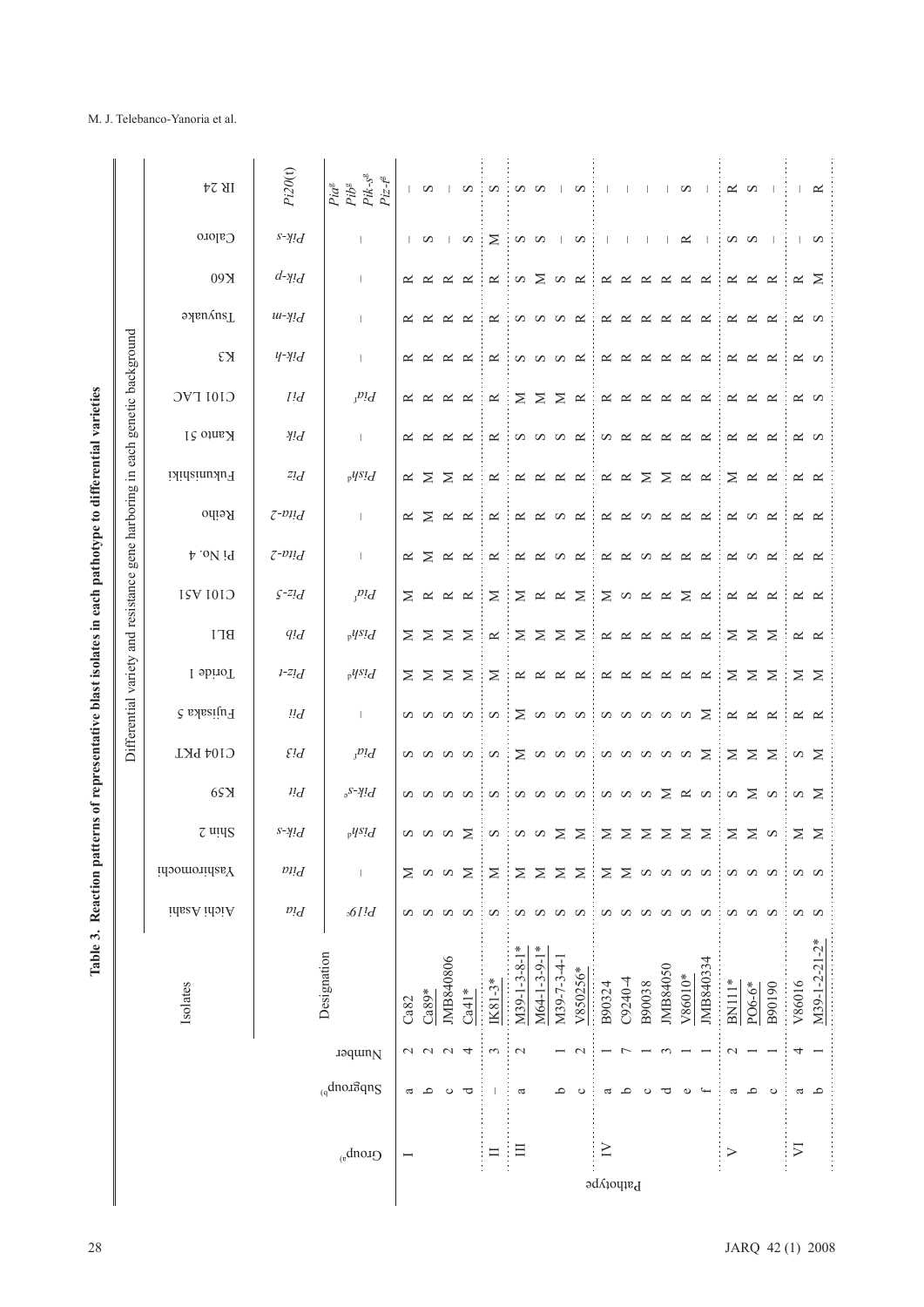|         |                               |                                |         |                                                         |                               |               |                                                                    |                       |                                                                                      |          |                                                                                                                                                                                 |        |                       |                         |      |             |             |                |                  |             |        |                               |          |                                                                                              |                          | in in helm in her helm in her helm in helm in her helm in her her her helm in her her her her her her her her                                                              |           |                           |        |              |             |
|---------|-------------------------------|--------------------------------|---------|---------------------------------------------------------|-------------------------------|---------------|--------------------------------------------------------------------|-----------------------|--------------------------------------------------------------------------------------|----------|---------------------------------------------------------------------------------------------------------------------------------------------------------------------------------|--------|-----------------------|-------------------------|------|-------------|-------------|----------------|------------------|-------------|--------|-------------------------------|----------|----------------------------------------------------------------------------------------------|--------------------------|----------------------------------------------------------------------------------------------------------------------------------------------------------------------------|-----------|---------------------------|--------|--------------|-------------|
|         | ⊠ ⊠                           |                                |         |                                                         |                               |               |                                                                    |                       |                                                                                      |          |                                                                                                                                                                                 |        |                       |                         |      |             |             |                |                  |             |        |                               |          |                                                                                              |                          | $\mathbf{u}$ in the set of $\mathbf{x}$ is a set of $\mathbf{x}$ in the set of $\mathbf{x}$ in the set of $\mathbf{x}$ in the set of $\mathbf{x}$ is a set of $\mathbf{x}$ |           |                           |        |              |             |
|         | <b>S</b> S Q                  |                                |         | $\begin{array}{c} \mathbb{Z} \\ \mathbb{Z} \end{array}$ |                               |               | $\alpha \approx 100 \approx 100$                                   |                       |                                                                                      |          |                                                                                                                                                                                 |        |                       |                         |      |             |             |                | <b>SARRERR</b>   |             |        | $\mathbf{K}$                  |          |                                                                                              |                          | <b>KKKKKKKKKK</b>                                                                                                                                                          |           |                           |        |              |             |
|         | $M \times M$                  |                                |         | $M \times K$                                            |                               |               | $\propto~\propto$                                                  |                       | $\alpha$ $\approx$ $\alpha$                                                          |          | $\Sigma$ $\geq$ $\sim$ $\simeq$                                                                                                                                                 |        |                       |                         |      |             |             |                | <b>SARRER RE</b> |             |        | $\sim$ .                      |          |                                                                                              |                          | <b>K K K K M M K K K K</b>                                                                                                                                                 |           |                           |        |              |             |
|         | $\sum$ $\approx$ $\approx$    |                                |         | $\Sigma \; \approx \; \approx$                          |                               |               | $\mathbb{R} \times \mathbb{R} \times \mathbb{R}$                   |                       |                                                                                      |          | $\Sigma \; \simeq \; \Sigma \; \simeq$                                                                                                                                          |        |                       |                         |      |             |             |                | <b>SARRERR</b>   |             |        | $\simeq$ :                    |          |                                                                                              |                          | <b>A A A A A A A A A</b>                                                                                                                                                   |           |                           |        |              |             |
|         |                               | $\alpha \geq \alpha$           |         |                                                         | $\geq~\simeq~\simeq$          |               |                                                                    |                       |                                                                                      |          |                                                                                                                                                                                 |        |                       |                         |      |             |             |                |                  |             |        |                               |          |                                                                                              |                          |                                                                                                                                                                            |           |                           |        |              |             |
|         | $\propto$ $\propto$ $\propto$ |                                |         | $\approx$ $\approx$ $\approx$                           |                               |               | <b>EXERCIAL</b>                                                    |                       |                                                                                      |          |                                                                                                                                                                                 |        |                       |                         |      |             |             |                |                  |             |        |                               |          |                                                                                              |                          | EXXXXXXXXXXXXXXXXXXX                                                                                                                                                       |           |                           |        |              |             |
|         |                               | $\mathbb{R} \times \mathbb{R}$ |         |                                                         |                               |               |                                                                    |                       |                                                                                      |          |                                                                                                                                                                                 |        |                       |                         |      |             |             |                |                  |             |        |                               |          |                                                                                              |                          |                                                                                                                                                                            |           |                           |        |              |             |
|         |                               | $\mathbb{R} \times \mathbb{R}$ |         |                                                         | $\approx$ $\,\Xi$ $\,\approx$ |               | $\mathbf{X} \times \mathbf{X}$                                     |                       |                                                                                      |          | $\approx$ $\geq$ $\approx$ $\approx$                                                                                                                                            |        |                       |                         |      |             |             |                |                  |             |        |                               |          |                                                                                              |                          | <b>EXAMARE AREA AND AND A REAGAN</b>                                                                                                                                       |           |                           |        |              |             |
|         |                               | $R \times R$                   |         |                                                         | $\approx$ $\approx$ $\approx$ |               | <b>EXERCIAL</b>                                                    |                       |                                                                                      |          |                                                                                                                                                                                 |        |                       |                         |      |             |             |                |                  |             |        |                               |          |                                                                                              |                          | in n n n n in in n in n n in in in n n n n n                                                                                                                               |           |                           |        |              |             |
|         | $\Sigma$ $\Sigma$ $\Sigma$    |                                |         |                                                         | $\approx$ $\approx$ $\approx$ | $\geq$ $\geq$ |                                                                    |                       | $\mathbb{E} \times \mathbb{E} \times \mathbb{E} \times \mathbb{E} \times \mathbb{E}$ |          |                                                                                                                                                                                 |        |                       |                         |      |             |             |                | K K K K K K K K  |             |        | $\approx$ :                   |          |                                                                                              |                          | <b>K K K K K K K K K K</b>                                                                                                                                                 |           |                           |        |              |             |
|         |                               | $\alpha \alpha \alpha$         |         |                                                         | $\approx$ $\approx$ $\approx$ | $\geq$ $\geq$ |                                                                    |                       | $\exists \Sigma$                                                                     |          | $\mathbb{\begin{array}{c} \mathbb{\mathbf{K}} \end{array}} \mathbb{\begin{array}{c} \mathbb{\mathbf{K}} \end{array}} \mathbb{\begin{array}{c} \mathbb{\mathbf{K}} \end{array}}$ |        |                       |                         |      |             |             |                |                  |             |        |                               |          |                                                                                              |                          | <b>K K   K   Z   K K K K K K</b>                                                                                                                                           |           |                           |        |              |             |
|         | $\propto$ $\propto$ $\propto$ |                                |         | $\approx$ $\approx$ $\approx$                           |                               |               | $\mathbb{R} \times \mathbb{R} \times \mathbb{R}$                   |                       |                                                                                      |          | $\mathbb{\alpha} \; \mathbb{\alpha} \; \mathbb{\alpha} \; \mathbb{\alpha}$                                                                                                      |        |                       |                         |      |             |             | <b>KKKKK</b> S |                  | $\sim$ 0    |        |                               |          | $\begin{array}{c} \mathbb{R} \quad \mathbb{R} \quad \mathbb{R} \quad \mathbb{R} \end{array}$ |                          | $\alpha$                                                                                                                                                                   |           | $K \times K$ $K \times K$ |        |              |             |
|         | $\Sigma$ $\Sigma$ $\Sigma$    |                                |         | $\Sigma$ $\Sigma$ $\Sigma$                              |                               |               | $\mathbb{R} \times \mathbb{R} \times \mathbb{R} \times \mathbb{R}$ |                       |                                                                                      |          |                                                                                                                                                                                 |        |                       |                         |      |             |             |                |                  |             |        |                               |          |                                                                                              |                          |                                                                                                                                                                            |           |                           |        |              |             |
|         |                               |                                |         |                                                         |                               |               |                                                                    |                       |                                                                                      |          |                                                                                                                                                                                 |        |                       |                         |      |             |             |                |                  |             |        |                               |          |                                                                                              |                          | $\alpha \approx 0$ in $\alpha$ in $\alpha$ in $\alpha \approx 0$ in $\alpha$                                                                                               |           |                           |        |              |             |
|         |                               |                                |         |                                                         |                               |               |                                                                    |                       |                                                                                      |          |                                                                                                                                                                                 |        |                       |                         |      |             |             |                |                  |             |        |                               |          |                                                                                              |                          | $\mathbb{R} \times \mathbb{R} \times \mathbb{R}$                                                                                                                           |           | <b>K K K K K</b>          |        |              |             |
|         |                               |                                |         |                                                         |                               |               |                                                                    |                       | ⋝                                                                                    |          |                                                                                                                                                                                 | S      | S                     | S                       | ⋝    |             | S           | S              | S                | Σ           | $\geq$ | Σ                             | Σ        | S                                                                                            | S                        | S                                                                                                                                                                          | S         |                           |        | S            | Σ           |
|         | ∽                             | ∽                              |         |                                                         | S                             |               | ∽                                                                  |                       |                                                                                      |          |                                                                                                                                                                                 |        | S                     | S                       |      |             | S           | S              | S                | S S         |        | S                             | S        | S                                                                                            | S                        | S                                                                                                                                                                          | S         |                           | S      | S            | $\geq$      |
| 92318-4 | M64-7-3-5-2                   | $C921-13$                      | 92319-6 | M64-7-3-12-1                                            | JMB840349                     | <b>BN98</b>   | V85020                                                             | B90187                | JMB8401102                                                                           | 92429-13 | 92319-4                                                                                                                                                                         | B90024 | $M64 - 7 - 2 - 8 - 2$ | JMB8401*                | Ca92 | M36-7-3-5-1 | M39-7-3-5-1 | JMB840286      | M36-7-3-6-2      | B90350      | B90165 | $C9240 - 8$                   | C9240-10 | 92512-3                                                                                      | JMB840487                | $43*$                                                                                                                                                                      | CBN921411 | $M36-1-3-10-1*$           | V86046 | <b>BN112</b> | M64-7-2-1-1 |
|         |                               | $\mathbf{\sim}$                |         |                                                         | $\mathbf{\sim}$               |               |                                                                    | $\scriptstyle\sim$    |                                                                                      |          |                                                                                                                                                                                 |        |                       |                         |      |             |             |                | $\mathbf 1$      | $\mathbf 1$ |        | $\mathcal{L}$                 | 3        |                                                                                              |                          |                                                                                                                                                                            |           |                           |        |              | $\sim$      |
|         |                               |                                |         |                                                         |                               |               |                                                                    |                       |                                                                                      |          |                                                                                                                                                                                 |        |                       |                         |      |             |             |                |                  | a           |        |                               | ß        | م                                                                                            |                          |                                                                                                                                                                            |           |                           |        |              |             |
| 買       |                               |                                | 貝       |                                                         |                               | $\mathbb{X}$  |                                                                    | $\boldsymbol{\times}$ |                                                                                      | X        |                                                                                                                                                                                 |        |                       | $\overline{\mathbb{R}}$ |      |             |             |                | XIII             | XIX         |        | $\overline{\text{X}}\text{V}$ | XVI      |                                                                                              | $\overline{\text{XVII}}$ | $\mathop{\rm NVM}\nolimits$                                                                                                                                                | XIX       |                           |        |              |             |

## Differential Blast Isolates from the Philippines

 $\operatorname{\mathsf{polylog}}$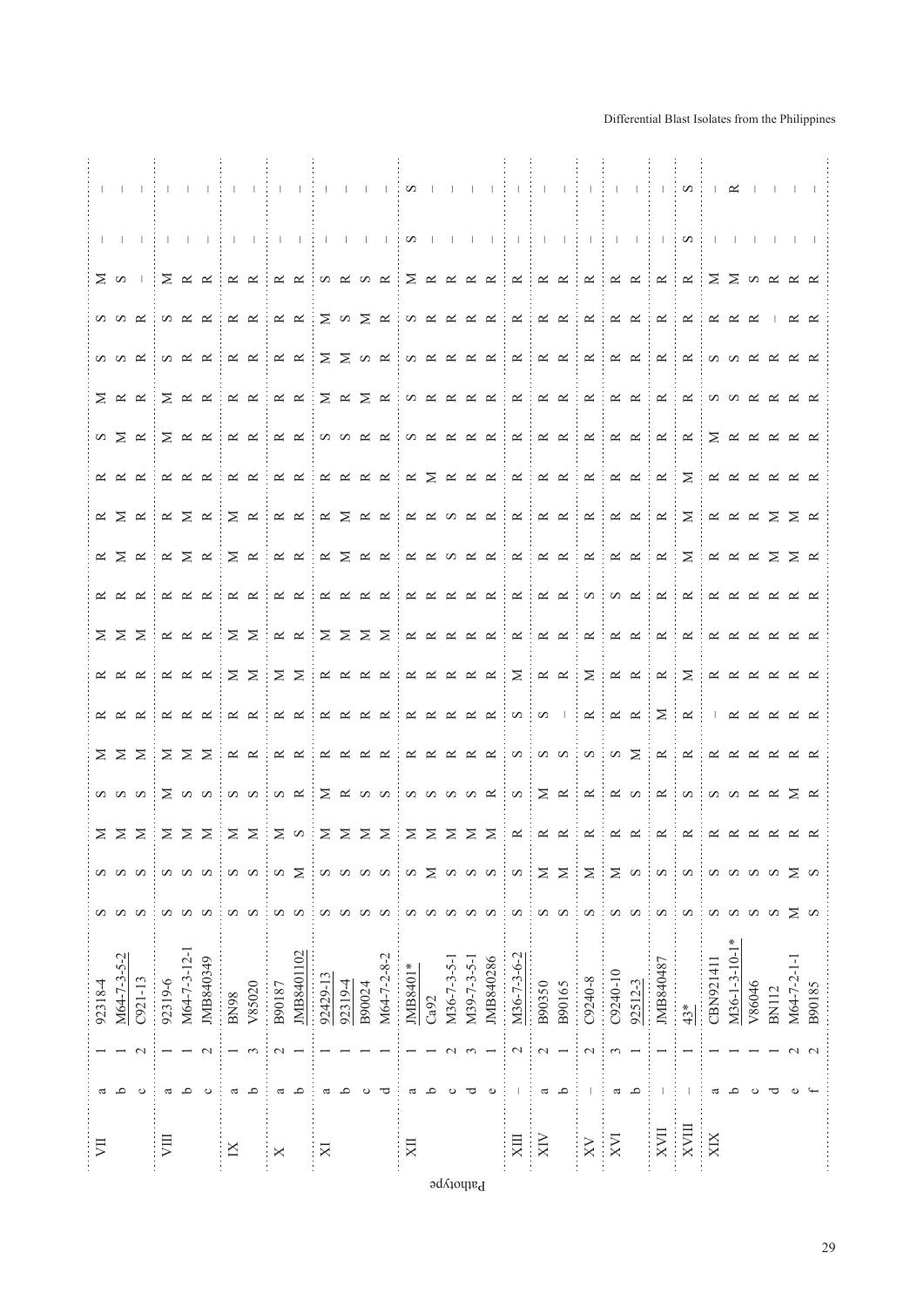|           | XX              | ٩<br>a                                                                                                                                                                                                                                                                                                                                                                           |                 | B90019<br>B90027                  | S                      | ≃              | $\geq$<br>$\mathbf S$                        | $\infty$<br>S            | $\infty$<br>S                                 | S<br>S                    | $\geq$<br>$\geq$              | $\geq$<br>$\geq$      | $\approx$<br>$\simeq$ | $\approx$<br>S                | $\infty$ $\approx$            | $\approx$                                                                            | $\approx$<br>$\approx$        | $\sim$                           | $\approx$<br>$\approx$             | $\approx$             | $\approx$<br>$\approx$ |                                                                   |                          |
|-----------|-----------------|----------------------------------------------------------------------------------------------------------------------------------------------------------------------------------------------------------------------------------------------------------------------------------------------------------------------------------------------------------------------------------|-----------------|-----------------------------------|------------------------|----------------|----------------------------------------------|--------------------------|-----------------------------------------------|---------------------------|-------------------------------|-----------------------|-----------------------|-------------------------------|-------------------------------|--------------------------------------------------------------------------------------|-------------------------------|----------------------------------|------------------------------------|-----------------------|------------------------|-------------------------------------------------------------------|--------------------------|
| XXI       |                 | $\overline{\phantom{a}}$                                                                                                                                                                                                                                                                                                                                                         | $\mathbf{\sim}$ | V850229                           | S                      | ≃              | $\geq$                                       | $\infty$                 | $\infty$                                      | $\infty$                  | $\geq$                        | $\approx$             | $\approx$             | $\approx$                     | $\simeq$                      | $\simeq$                                                                             | $\simeq$                      | $\simeq$                         | $\approx$                          | $\approx$             | ≃                      |                                                                   |                          |
|           | XXII            | ß                                                                                                                                                                                                                                                                                                                                                                                | 3               | $M101 - 1 - 2 - 9 - 1*$<br>BN209* | S<br>S                 |                | $\geq$                                       | $\Sigma$ a a a           | $\mathbf{a} \mathbf{a} \mathbf{a} \mathbf{a}$ | <b>a</b> a a              | $\propto$ $\propto$ $\propto$ | $\approx$<br>$\simeq$ | $\Sigma$ o $\approx$  | $\propto$ $\propto$ $\propto$ | $\propto$ $\propto$ $\propto$ |                                                                                      | $\propto$ $\propto$ $\propto$ | $\approx$<br>$\approx$ $\approx$ | $\approx$<br>$\simeq$              | $\approx$<br>$\simeq$ | ≃<br>$\approx$         | $\infty$                                                          | S N                      |
|           |                 | م<br>$\circ$                                                                                                                                                                                                                                                                                                                                                                     |                 | V850231<br>B90076                 | S<br>S                 | ≃              | $\geq$ $\infty$                              |                          |                                               | $\overline{\phantom{0}}$  | $\simeq$                      | $\approx$<br>$\simeq$ | $\simeq$              | $\approx$                     | $\approx$                     | $\mathbb{\mathbb{R}}\ \mathbb{\mathbb{K}}\ \mathbb{\mathbb{Z}}\ \mathbb{\mathbb{K}}$ | $\approx$                     | $\simeq$                         | $\approx$<br>$\approx$             | $\approx$<br>$\sim$   | $\approx$<br>$\approx$ | $\overline{\phantom{a}}$<br>$\begin{array}{c} \hline \end{array}$ |                          |
|           | XXIII           | $\vert$                                                                                                                                                                                                                                                                                                                                                                          |                 | IK81-25*                          | S                      | ≃              | $\geq$                                       | S                        | $\simeq$                                      | $\simeq$                  | $\simeq$                      | $\simeq$              | $\simeq$              | $\simeq$                      | $\simeq$                      | $\simeq$                                                                             | $\infty$                      | $\infty$                         | $\infty$                           | S                     | $\infty$               | $\infty$                                                          | S                        |
|           | XXIV            | ٩<br>ß                                                                                                                                                                                                                                                                                                                                                                           | 5               | M101-1-3-3-2<br>JMB840610*        | S<br>S                 | ≃<br>≃         | $\propto~\propto$                            | S Q                      | ÷<br>N W                                      | $\frac{1}{4}$<br>N W      | $\propto~\propto$             | $\approx$ $\approx$   | $\Omega$ $\approx$    | $\approx$ $\approx$           | $\approx$ $\approx$<br>÷      | $\approx$ $\approx$                                                                  | $\propto~\propto$             | $\approx$ $\approx$              | $\approx$<br>$\simeq$              | $\simeq$<br>$\approx$ | $\approx$<br>$\approx$ | $\mathbf{L}$<br>S                                                 | S<br>$\mathbf{I}$        |
| Pathotype | XXV             | $\begin{array}{c} \rule{0pt}{2.5ex} \rule{0pt}{2.5ex} \rule{0pt}{2.5ex} \rule{0pt}{2.5ex} \rule{0pt}{2.5ex} \rule{0pt}{2.5ex} \rule{0pt}{2.5ex} \rule{0pt}{2.5ex} \rule{0pt}{2.5ex} \rule{0pt}{2.5ex} \rule{0pt}{2.5ex} \rule{0pt}{2.5ex} \rule{0pt}{2.5ex} \rule{0pt}{2.5ex} \rule{0pt}{2.5ex} \rule{0pt}{2.5ex} \rule{0pt}{2.5ex} \rule{0pt}{2.5ex} \rule{0pt}{2.5ex} \rule{0$ |                 | B90033                            | S                      | ≃              | $\simeq$                                     | $\infty$                 | $\infty$                                      | $\simeq$                  | $\simeq$                      | $\simeq$              | $\simeq$              | $\simeq$                      | $\simeq$                      | $\simeq$                                                                             | $\simeq$                      | $\simeq$                         | $\simeq$                           | $\simeq$              | $\simeq$               | $\overline{\phantom{a}}$                                          | $\overline{\phantom{a}}$ |
|           | KXVI            | ٩<br>a                                                                                                                                                                                                                                                                                                                                                                           |                 | JMB840385<br>Ca34                 | S<br>S                 | $\approx$<br>≃ | $\ddot{\phantom{a}}$<br>$\simeq$<br>$\simeq$ | $\simeq$<br>$\simeq$     | $\geq$ $\infty$<br>÷                          | t,<br>$\propto$ $\propto$ | $\geq$<br>$\geq$<br>ł         | $\geq$<br>$\geq$      | $\geq$ $\geq$         | ÷<br>$\propto~\propto$        | $\alpha$ $\approx$            | $\approx$ $\geq$<br>ŧ                                                                | ł,<br>$\approx$ $\approx$     | $\simeq$<br>÷<br>$\simeq$        | $\simeq$<br>$\simeq$               | $\simeq$<br>$\simeq$  | $\simeq$<br>$\simeq$   | $\mathsf I$<br>$\mathsf I$                                        | $\overline{1}$           |
|           | XXVII           | $\overline{\phantom{a}}$                                                                                                                                                                                                                                                                                                                                                         |                 | V850196*                          | S                      | $\approx$      | $\simeq$                                     | $\approx$                | $\simeq$                                      | $\simeq$                  | $\geq$                        | $\geq$                | $\geq$                | $\simeq$                      | $\simeq$                      | $\simeq$                                                                             | $\simeq$                      | $\simeq$                         | $\simeq$                           | $\simeq$              | $\simeq$               | $\simeq$                                                          | S                        |
|           | XXVIII          | م<br>a                                                                                                                                                                                                                                                                                                                                                                           | 5               | $C923-49*$<br>B90002*<br>B90010   | $\approx$<br>≃         | $\approx$      | Σ<br>$\geq$                                  | S S                      | $\ddot{\cdot}$<br>$\propto$ $\propto$         | $\sim$ $\sim$             | $\approx$ $\approx$           | $\approx$ $\approx$   | $\approx$ $\approx$   | $\geq$ $\approx$              | $\geq$ $\approx$<br>÷         | $\approx$ $\approx$                                                                  | $\approx$ $\approx$           | $\approx$ $\approx$              | $\approx$<br>$\sim$                | $\approx$ $\approx$   | $\approx$ $\approx$    | $\mathsf{I}$<br>S                                                 | $\mathbf{I}$<br>≃        |
|           | XXIX            |                                                                                                                                                                                                                                                                                                                                                                                  | $\mathbf 2$     | B90022                            | $\approx$              | ≃              | $\simeq$                                     | S                        | $\approx$                                     | S                         | $\approx$                     | $\approx$             | $\approx$             | $\approx$                     | $\approx$                     | $\simeq$                                                                             | $\approx$                     | $\approx$                        | $\approx$                          | $\approx$             | $\approx$              |                                                                   |                          |
|           | XXX             | I                                                                                                                                                                                                                                                                                                                                                                                |                 | 92520-7                           | $\approx$              | ≃              | $\approx$                                    | $\overline{\phantom{a}}$ | S                                             | S                         | $\approx$                     | $\approx$             | $\simeq$              | $\simeq$                      | $\simeq$                      | $\simeq$                                                                             | $\approx$                     | $\approx$                        | $\approx$                          | $\approx$             | $\approx$              |                                                                   |                          |
|           | XXXI            | $\mathsf I$                                                                                                                                                                                                                                                                                                                                                                      |                 | B90036                            | $\approx$              | $\approx$      | $\approx$                                    | $\simeq$                 | $\approx$<br>÷                                | $\alpha \approx$          | $\simeq$<br>÷                 | $\approx$             | $\simeq$              | ∶≃                            | ÷<br>$\simeq$                 | $\simeq$                                                                             | $\approx$                     | $\simeq$                         | $\simeq$                           | $\simeq$              | S                      | $\mathord{\text{\rm I}}$                                          | $\mathbf{I}$             |
|           | $\overline{31}$ | $\sqrt{2}$                                                                                                                                                                                                                                                                                                                                                                       | 119             | Virulent<br>$\binom{0}{0}$        | 91.6<br>109            | 89<br>74.7     | 70.2<br>83                                   | $^{66}$<br>85.3          | 79<br>66.3                                    | 58<br>50.3                | 39<br>33.0                    | 35<br>29.9            | $25$<br>$21.0$        | $\overline{1}$<br>16.0        | $\overline{0}$<br>16.0        | $\overline{15}$<br>12.6                                                              | $\frac{5}{2}$<br>12.5         | $\overline{4}$<br>11.7           | $\overline{5}$<br>$\overline{0}$ . | 10.9<br>13            | $\overline{10}$<br>8.5 | 22<br>68.8                                                        | $\overline{16}$<br>80.0  |
|           |                 |                                                                                                                                                                                                                                                                                                                                                                                  |                 | Avirulent<br>(96)                 | $\overline{10}$<br>8.4 | 25.2<br>30     | 35<br>29.6                                   | $\overline{17}$<br>14.7  | $\sqrt{4}$<br>33.6                            | 57<br>49.7                | 79<br>66.9                    | $82$<br>70.0          | $\beta$<br>78.9       | 100<br>84.0                   | 100<br>84.0                   | 104<br>87.4                                                                          | 104<br>87.4                   | 105<br>88.2                      | 89.9<br>107                        | 106<br>89.1           | 107<br>91.4            | $\overline{10}$<br>31.2                                           | 20.0                     |

Pi No.4, Reiho, K59, Caloro, and IR 24. Pi No.4, Reiho, K59, Caloro, and IR 24.

 $e^6$ ,  $d^8$ ,  $e^{0.0.2}$ ,  $f^{65}$ , and  $g^4$ : Superscripts indicate additional resistance genes which were found in the genetic backgrounds of differential varieties except for the target ones.<br>An underline and asterisk i  $c^6$ ,  $d^8$ ,  $e^{0.12}$ ,  $f^6$ , and  $g^4$ : Superscripts indicate additional resistance genes which were found in the genetic backgrounds of differential varieties except for the target ones.

An underline and asterisk indicate representatives of pathotypes and final selections as the differential blast isolates, respectively.

R: resistance, M: moderate resistance, S: susceptible.

–: Indicates non-data for reaction to each differential variety.

# M. J. Telebanco-Yanoria et al.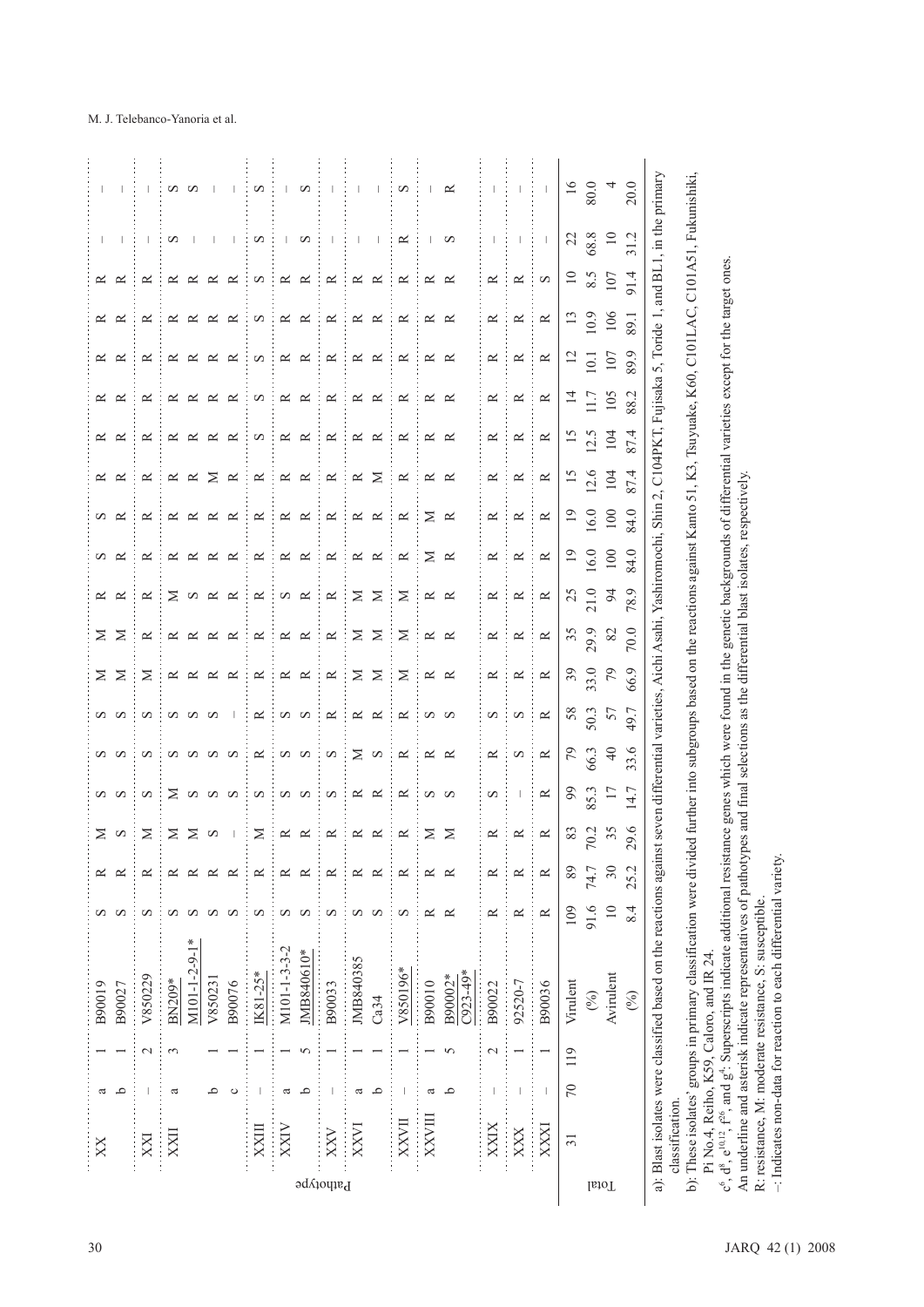and IR 24, and these blast isolates were classified into a total of 70 pathotypes, finally. In each group, the numbers of pathotypes and blast isolates varied from 1–6 and 1–14, respectively. Many kinds of pathotypes were found, but the number of isolates was few in each pathotype (Table 3). These numbers of pathotypes suggest the existence of wide genetic variability of blast races in the Philippines. This result agreed with the cases of Vietnam<sup>20,21</sup>, Thailand<sup>19</sup> and China<sup>3</sup>.

The five DVs, Kanto 51 for *Pik*, K3 for *Pik-h*, Tsuyuake for *Pik-m*, K60 for *Pik-p*, and C101LAC for *Pi1*, showed similar reaction patterns. In other words, very few isolates could differentiate among these *Pik* allele genes and *Pi1* in the Philippines. An isolate, 92319- 4, was incompatible to *Pi1* and *Pik-p* and compatible to three genes *Pik*, *Pik-h*, and *Pik-m.* The two isolates, M64- 7-3-5-2 and CBN921411, were incompatible to *Pi1* and *Pik-m*, respectively. The two isolates, V86046 and B90036, showed compatibility to *Pik-p* only. Using these five isolates, 92319-4, M64-7-3-5-2, CBN921411, V86046, and B90036, the three kinds of genes, *Pi1*, *Pik-m* and *Pik-p*, and the remaining two genes, *Pik* and *Pik-h*, could be differentiated, but the classification between *Pik* and *Pik-h* was impossible. These isolates could partially differentiate some of the *Pik* alleles. Three DVs, Shin 2, K59 and Caloro, for *Pik-s*, showed a narrow spectrum of resistance, and the reactions were different from those of other *Pik* alleles.

#### **3. Variation of pathotypes in blast isolates**

Many kinds of pathotypes were found in the blast isolates collected from Caliraya and Los Baños, Laguna Province of Southern Luzon Island (Table 2).

Caliraya and Los Baños included 23 (52 isolates) and 19 (43 isolates) pathotypes, respectively. In both sites, any tendency of predominant pathotypes was not recognized. These two sites were planted with highly diverse sets of varieties, new germplasm and some developed breeding lines, and the evaluations for blast resistance were carried out for a long period. The wide variations of pathotypes of blast isolates might have been created due to the pressures caused by the diversities of rice varieties.

The number of isolates used in each region was not uniform and limited. It will be necessary to evaluate many more isolates from each area: irrigated, rainfed lowland, and upland ecosystems, to confirm more details about the characters of pathogenicities and distributions of races in the Philippines.

#### **4. Selection of representative isolates**

Based on the evaluations using the DVs targeting 18

blast resistance genes, *Pia*, *Pib*, *Pii*, *Pik*, *Pik-h*, *Pik-m*, *Pik-p*, *Pik-s*, *Pish*, *Pit*, *Pita*, *Pita-2*, *Piz*, *Piz-t*, *Piz-5*, *Pi1*, *Pi3*, and *Pi20*(t), a total of 20 isolates from 70 pathotypes were selected, as the representative standard differential blast isolates in the Philippines, tentatively. These 20 blast isolates had always good sporulating ability and could differentiate the DVs. We have tried to use them for selection in rice breeding from the 1990s, and the pathogenicity of each of these blast isolates has been stable. Among five blast isolates which could differentiate the four *Pik* alleles, *Pik*, *Pik-h*, *Pik-m*, and *Pik-p*, and two genes, *Pi7*(t) and *Pi1*, the isolates CBN921411, V86046, and B90036 were not selected because their pathogenicities were not stable after storage for long periods.

### **5. Confirmation and characterization of selected blast isolates**

These 20 blast isolates might not directly show the true reactions of the targeted resistance genes because several DVs harbored one or more additional resistance genes in these genetic backgrounds $10,12$ . To confirm and evaluate further the differentiating ability of the 20 selected isolates, monogenic lines<sup>14,26</sup> for 24 kinds of resistance genes, *Pia*, *Pib*, *Pii*, *Pik*, *Pik-h*, *Pik-m*, *Pik-p*, *Pik-s*, *Pish*, *Pit*, *Pita*, *Pita-2*, *Piz*, *Piz-t*, *Piz-5*, *Pi1*, *Pi3*, *Pi5*(t), *Pi7*(t), *Pi9*(t), *Pi11*(t), *Pi12*(t), *Pi19*(t), and *Pi20*(t), were investigated for their reaction patterns.

The selected blast isolates showed high differentiating abilities to all these resistance genes, except for several cases (Table 4). A monogenic line, IRBLa-A for *Pia*, confirmed the resistance to two isolates, B90002 and C923-49, and susceptible to the other isolates. *Pia* had a narrow spectrum of resistance for the Philippine isolates. Only two isolates, V850196 and V86010, showed incompatibility to *Pik-s* as exhibited by a monogenic line, IRBLks-F5. The gene *Pik-s* also has a narrow spectrum of resistance. These monogenic lines for the other four *Pik* alleles' genes, *Pik*, *Pik-h*, *Pik-m*, and *Pik-p*, and *Pi1*, showed the same reaction patterns to 20 isolates. It means that these four genes, *Pik*, *Pik-h*, *Pik-m*, and *Pik-p*, could not be differentiated by the selected isolates. The monogenic line, IRBLzt-T for *Piz-t*, is resistant to four isolates and has a specific resistance spectrum. The other three different alleles of *Piz*, *Piz-5* in IRBL5z-CA, *Piz* in IRBLz-Fu, and the  $Pi(0)$  in IRBL9-W<sup>26</sup> showed moderate or complete resistance with wide spectrums of resistance to almost all isolates. One isolate, M101-1-2-9-1, was compatible to IRBLz5-CA for *Piz-5* and not IRBLz-Fu for *Piz*, and could differentiate these two genes. There were no compatible isolates for *Pi9*(t). IRBLsh-S harboring *Pish* also showed moderate reactions to almost all isolates and a wide spectrum of resistance. The reaction of *Pish*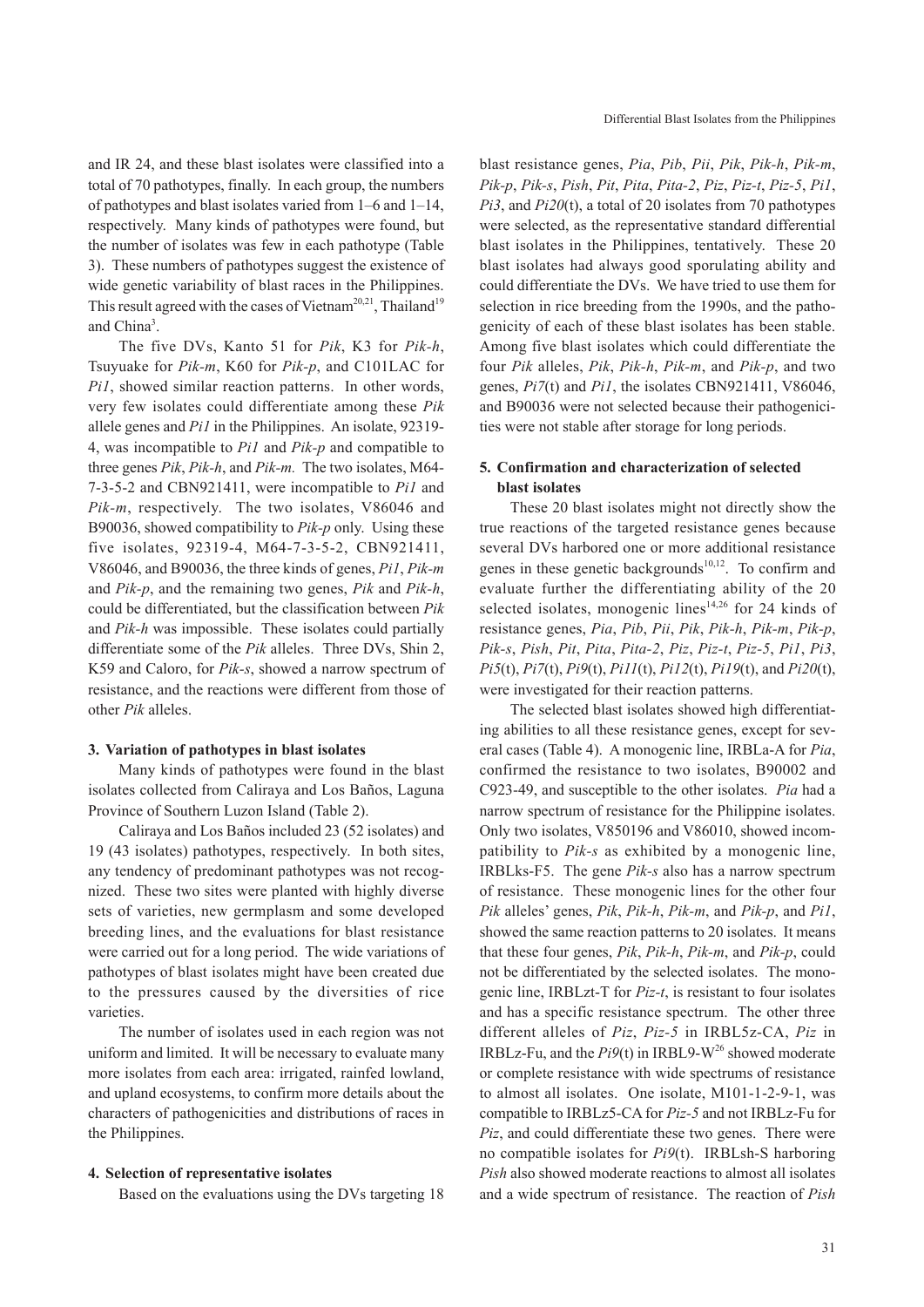| i<br>:<br>ה<br>l                                               |  |
|----------------------------------------------------------------|--|
|                                                                |  |
| l                                                              |  |
| i                                                              |  |
| J<br>CH WORK CAN<br>í<br>$\begin{array}{c} \hline \end{array}$ |  |
|                                                                |  |
| $\ddot{\phantom{0}}$<br>$\vdots$                               |  |

|                                                                                                                                                                                                                                                                                                                                                                                                           |                 |                  |                    |                                                                                                                                                                                    |                                               |         |                                                                                                                         |                                                                                                                                                                                                                                       |         |                                                                                                                                                   |                                                                                                                                                                                                                                  |                    | Blast isolates and pathotypes |       |                       |         |              |              |               |                                               |
|-----------------------------------------------------------------------------------------------------------------------------------------------------------------------------------------------------------------------------------------------------------------------------------------------------------------------------------------------------------------------------------------------------------|-----------------|------------------|--------------------|------------------------------------------------------------------------------------------------------------------------------------------------------------------------------------|-----------------------------------------------|---------|-------------------------------------------------------------------------------------------------------------------------|---------------------------------------------------------------------------------------------------------------------------------------------------------------------------------------------------------------------------------------|---------|---------------------------------------------------------------------------------------------------------------------------------------------------|----------------------------------------------------------------------------------------------------------------------------------------------------------------------------------------------------------------------------------|--------------------|-------------------------------|-------|-----------------------|---------|--------------|--------------|---------------|-----------------------------------------------|
|                                                                                                                                                                                                                                                                                                                                                                                                           | C <sub>88</sub> | Caf1             | E-18 <sub>N1</sub> | $1 - 6 - 5 - 1 - 1 - 9$                                                                                                                                                            | $1 - 8 - 5 - 1 - 65$ W                        | 9SZ0S8A | 01098Λ                                                                                                                  | <b>BILINE</b>                                                                                                                                                                                                                         | $9-90d$ | $7 - 17 - 7 - 1 - 65$                                                                                                                             | JMB8401                                                                                                                                                                                                                          | $\epsilon_{\rm t}$ | $I - 0I - E - I - 9E$ W       | 607N8 | $1 - 6 - 7 - 1 - 101$ | IK81-25 | 0190788INI   | 961058Λ      | <b>Z00068</b> | $C$ $O$ $3$ <sup>-<math>\sqrt{d}</math></sup> |
| Designation <sup>a)</sup>                                                                                                                                                                                                                                                                                                                                                                                 | đ               | $\mathbf{d}$     | $\Box$             | Ша                                                                                                                                                                                 | Ша                                            | Шς      |                                                                                                                         |                                                                                                                                                                                                                                       |         |                                                                                                                                                   | $X$ IIa                                                                                                                                                                                                                          | <b>XVIII</b>       | XIXb                          | XXIIa | XXIIa                 | XXIII   | <b>XXIVb</b> | <b>XXVII</b> | XXVIIIb       | XXVIIIb                                       |
| RBLa-C                                                                                                                                                                                                                                                                                                                                                                                                    |                 |                  |                    |                                                                                                                                                                                    |                                               |         | $\sum_{i=1}^{n} \infty$ a k k a v a k $\sum_{i=1}^{n} \sum_{i=1}^{n}$ k k k k k k k k k v a v k $\sum_{i=1}^{n} \infty$ | $\mathbb{R}$   თ თ თ თ $\mathbb{R}$   standa standa standa standa standa standa standa standa standa standa standa standa standa standa standa standa standa standa standa standa standa standa standa standa standa standa standa st |         | $\frac{1}{2}$   a a a a $\frac{1}{2}$ $\frac{1}{2}$ a a $\frac{1}{2}$ $\frac{1}{2}$ $\frac{1}{2}$ a a a a a a $\frac{1}{2}$ a a a a $\frac{1}{2}$ |                                                                                                                                                                                                                                  |                    |                               |       |                       |         |              |              |               |                                               |
| [RBLta-K]                                                                                                                                                                                                                                                                                                                                                                                                 |                 |                  |                    | <b>a</b> a a a a a a $\times$                                                                                                                                                      | $\frac{1}{2}$ $\alpha$                        |         |                                                                                                                         |                                                                                                                                                                                                                                       |         |                                                                                                                                                   | s distribution di distribution di distribution di distribution di distribution di distribution di distribution<br>Tenentificazione di distributione di distributione di distributione di distributione di distributione di distr |                    |                               |       |                       |         |              |              |               |                                               |
| RBLks-F5                                                                                                                                                                                                                                                                                                                                                                                                  |                 |                  |                    |                                                                                                                                                                                    |                                               |         |                                                                                                                         |                                                                                                                                                                                                                                       |         |                                                                                                                                                   |                                                                                                                                                                                                                                  |                    |                               |       |                       |         |              |              |               |                                               |
| RBLt-K59                                                                                                                                                                                                                                                                                                                                                                                                  |                 |                  |                    |                                                                                                                                                                                    | α α Σ Σ α α Σ α Σ α α α α α α α α α Σ α α α Σ |         |                                                                                                                         |                                                                                                                                                                                                                                       |         |                                                                                                                                                   |                                                                                                                                                                                                                                  |                    |                               |       |                       |         |              |              |               |                                               |
| RBL3-CP4                                                                                                                                                                                                                                                                                                                                                                                                  | a a a           | anna             |                    |                                                                                                                                                                                    |                                               |         |                                                                                                                         |                                                                                                                                                                                                                                       |         |                                                                                                                                                   |                                                                                                                                                                                                                                  |                    |                               |       |                       |         |              |              |               |                                               |
| <b>RBLi-F5</b><br>$\begin{array}{lll} \mathbb{A}^n & \mathbb{R}^n & \mathbb{R}^n & \mathbb{R}^n & \mathbb{R}^n & \mathbb{R}^n & \mathbb{R}^n & \mathbb{R}^n & \mathbb{R}^n & \mathbb{R}^n & \mathbb{R}^n & \mathbb{R}^n & \mathbb{R}^n & \mathbb{R}^n & \mathbb{R}^n & \mathbb{R}^n & \mathbb{R}^n & \mathbb{R}^n & \mathbb{R}^n & \mathbb{R}^n & \mathbb{R}^n & \mathbb{R}^n & \mathbb{R}^n & \mathbb{R$ |                 |                  |                    |                                                                                                                                                                                    |                                               |         |                                                                                                                         |                                                                                                                                                                                                                                       |         |                                                                                                                                                   |                                                                                                                                                                                                                                  |                    |                               |       |                       |         |              |              |               |                                               |
| RBLzt-T                                                                                                                                                                                                                                                                                                                                                                                                   | S               |                  |                    |                                                                                                                                                                                    |                                               |         |                                                                                                                         |                                                                                                                                                                                                                                       |         |                                                                                                                                                   |                                                                                                                                                                                                                                  |                    |                               |       |                       |         |              |              |               |                                               |
| RBL <sub>b-B</sub>                                                                                                                                                                                                                                                                                                                                                                                        |                 | $\infty$         |                    |                                                                                                                                                                                    |                                               |         |                                                                                                                         |                                                                                                                                                                                                                                       |         |                                                                                                                                                   |                                                                                                                                                                                                                                  |                    |                               |       |                       |         |              |              |               |                                               |
| RBLz5-CA                                                                                                                                                                                                                                                                                                                                                                                                  | ⋝               | $\approx$        |                    |                                                                                                                                                                                    |                                               |         |                                                                                                                         |                                                                                                                                                                                                                                       |         |                                                                                                                                                   |                                                                                                                                                                                                                                  |                    |                               |       |                       |         |              |              |               |                                               |
| RBLta2-Re                                                                                                                                                                                                                                                                                                                                                                                                 | S               | $\approx$        |                    |                                                                                                                                                                                    |                                               |         |                                                                                                                         |                                                                                                                                                                                                                                       |         |                                                                                                                                                   |                                                                                                                                                                                                                                  |                    |                               |       |                       |         |              |              |               |                                               |
| $RBLz-Fu$                                                                                                                                                                                                                                                                                                                                                                                                 | $\geq$          | $\geq$           |                    |                                                                                                                                                                                    |                                               |         |                                                                                                                         |                                                                                                                                                                                                                                       |         |                                                                                                                                                   |                                                                                                                                                                                                                                  |                    |                               |       |                       |         |              |              |               |                                               |
| IRBLk-ka                                                                                                                                                                                                                                                                                                                                                                                                  | $\approx$       | $\simeq$         |                    |                                                                                                                                                                                    |                                               |         |                                                                                                                         |                                                                                                                                                                                                                                       |         |                                                                                                                                                   |                                                                                                                                                                                                                                  |                    |                               |       |                       |         |              |              |               |                                               |
| IRBL1-CL                                                                                                                                                                                                                                                                                                                                                                                                  | $\approx$       |                  |                    |                                                                                                                                                                                    |                                               |         |                                                                                                                         |                                                                                                                                                                                                                                       |         |                                                                                                                                                   |                                                                                                                                                                                                                                  |                    |                               |       |                       |         |              |              |               |                                               |
| IRBLkh-K3                                                                                                                                                                                                                                                                                                                                                                                                 | $\approx$       |                  |                    |                                                                                                                                                                                    |                                               |         |                                                                                                                         |                                                                                                                                                                                                                                       |         |                                                                                                                                                   |                                                                                                                                                                                                                                  |                    |                               |       |                       |         |              |              |               |                                               |
| RBLkm-Ts                                                                                                                                                                                                                                                                                                                                                                                                  | $\approx$       | <b>K K K K</b> S |                    | $\sum\limits_{i=1}^{n} \sum\limits_{i=1}^{n} \infty$ a a a a a $\sum\limits_{i=1}^{n} \infty$ a $\sum\limits_{i=1}^{n} \sum\limits_{i=1}^{n} \infty$ a a a $\sum\limits_{i=1}^{n}$ |                                               |         |                                                                                                                         |                                                                                                                                                                                                                                       |         |                                                                                                                                                   |                                                                                                                                                                                                                                  |                    |                               |       |                       |         |              |              |               |                                               |
| RBLkp-K60                                                                                                                                                                                                                                                                                                                                                                                                 | $\approx$       |                  |                    |                                                                                                                                                                                    |                                               |         |                                                                                                                         |                                                                                                                                                                                                                                       |         |                                                                                                                                                   |                                                                                                                                                                                                                                  |                    |                               |       |                       |         |              |              |               |                                               |
| RBL20-IR24                                                                                                                                                                                                                                                                                                                                                                                                | S               |                  |                    |                                                                                                                                                                                    |                                               |         |                                                                                                                         |                                                                                                                                                                                                                                       |         |                                                                                                                                                   |                                                                                                                                                                                                                                  |                    |                               |       |                       |         |              |              |               |                                               |
| IRBL5-M                                                                                                                                                                                                                                                                                                                                                                                                   | S               | $\geq$           |                    |                                                                                                                                                                                    |                                               |         |                                                                                                                         |                                                                                                                                                                                                                                       |         |                                                                                                                                                   |                                                                                                                                                                                                                                  |                    |                               |       |                       |         |              |              |               |                                               |
| RBL7-M                                                                                                                                                                                                                                                                                                                                                                                                    | $\approx$       |                  |                    |                                                                                                                                                                                    |                                               |         |                                                                                                                         |                                                                                                                                                                                                                                       |         |                                                                                                                                                   |                                                                                                                                                                                                                                  |                    |                               |       |                       |         |              |              |               |                                               |
| IRBL9-W                                                                                                                                                                                                                                                                                                                                                                                                   | $\approx$       |                  |                    |                                                                                                                                                                                    |                                               |         |                                                                                                                         |                                                                                                                                                                                                                                       |         |                                                                                                                                                   |                                                                                                                                                                                                                                  |                    |                               |       |                       |         |              |              |               |                                               |
| RBL11-Zh                                                                                                                                                                                                                                                                                                                                                                                                  | S               | <b>KK</b> K K K  |                    |                                                                                                                                                                                    |                                               |         |                                                                                                                         |                                                                                                                                                                                                                                       |         |                                                                                                                                                   |                                                                                                                                                                                                                                  |                    |                               |       |                       |         |              |              |               |                                               |
| <b>RBL12-M</b>                                                                                                                                                                                                                                                                                                                                                                                            | $\infty$        |                  |                    |                                                                                                                                                                                    |                                               |         |                                                                                                                         |                                                                                                                                                                                                                                       |         |                                                                                                                                                   |                                                                                                                                                                                                                                  |                    |                               |       |                       |         |              |              |               |                                               |
| RBL19-A                                                                                                                                                                                                                                                                                                                                                                                                   |                 |                  |                    |                                                                                                                                                                                    |                                               |         |                                                                                                                         |                                                                                                                                                                                                                                       |         |                                                                                                                                                   |                                                                                                                                                                                                                                  |                    |                               |       |                       |         |              |              |               |                                               |
| RBL <sub>sh-S</sub>                                                                                                                                                                                                                                                                                                                                                                                       | $\geq$          | $R-M$            |                    |                                                                                                                                                                                    |                                               |         |                                                                                                                         |                                                                                                                                                                                                                                       |         |                                                                                                                                                   |                                                                                                                                                                                                                                  |                    |                               |       |                       |         |              |              |               |                                               |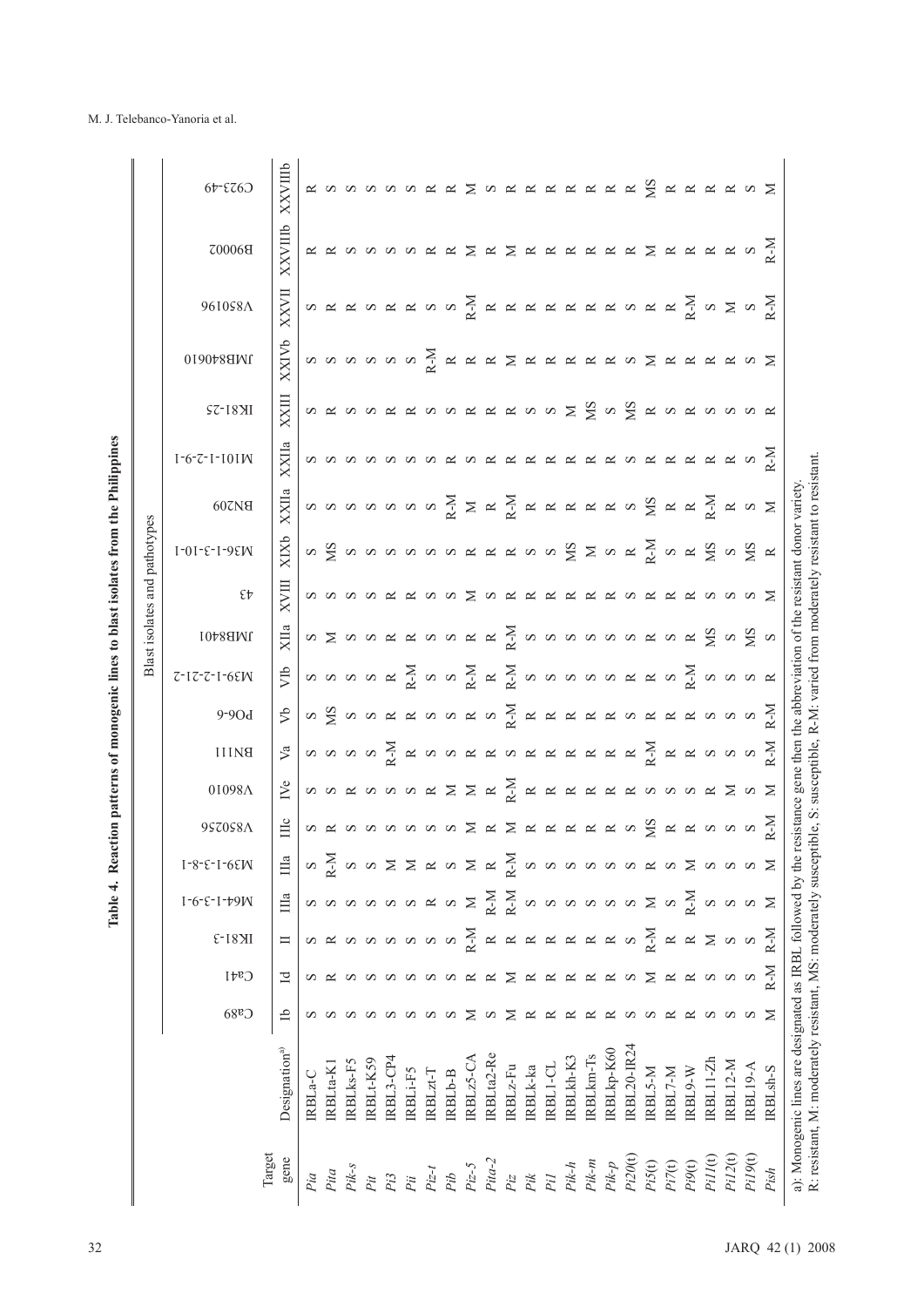was difficult to distinguish from those of *Piz*. Two MLs, IRBLt-K59 for *Pit* and IRBL19-A for *Pi19*(t), showed susceptible reactions to all isolates. There were no incompatible blast isolates for *Pit* and *Pi19*(t). It is necessary to find the available blast isolates that can differentiate *Pik* alleles, *Piz*, *Piz-5*, *Pi9*(t), *Pit*, and *Pi19*(t) in the Philippines. The compatible isolates for resistance genes, *Pik* alleles, *Pish*, *Pit*, and *Pi19*(t) were found in Japan and China, respectively. These differences of pathogenicities between these countries and the Philippines might be related with the adaptations or differentiations of blast races.

The differential system consisting of differential varieties and blast isolates is a useful guide to study the resistance and avirulence gene interaction. Identification of genotype and pathotype of a certain variety and blast isolate, respectively, is made possible. By using a standard set of DVs like the monogenic lines and NILs with a single resistance gene, we demonstrated that it would be easier to characterize and differentiate the races of blast pathogens in the Philippines. Differential systems would also help us in monitoring and characterizing pathogen populations that could facilitate the identification of appropriate breeding strategies and proper gene deployment to rice blast infected areas for effective control measures. This study will provide information that serves as a starting point to build up a durable resistance system of rice cropping in the tropics.

### **Acknowledgments**

We would like to thank Dr. Nagao Hayashi, National Institute of Agrobiological Sciences, and Dr. Shinzo Koizumi, National Agricultural Research Center for Tohoku region, for their useful suggestions, and Drs. G. S. Khush and D. J. Mackill, former and present division head of Plant Breeding, Genetics, and Biotechnology, IRRI, respectively, for their support to this study. This study was conducted under the research projects "Blast Research Network for Stable Rice Production" in JIRCAS funded by the Ministry of Agriculture, Forestry and Fisheries of Japan, and the collaboration of the IRRI-Japan Collaborative Research Project Phases from III to V, donated to IRRI by the Ministry of Foreign Affairs and Ministry of Agriculture, Forestry and Fisheries of Japan.

#### **References**

- 1. Atkins, J. G. et al. (1967) An international set of varieties for differentiation races of *Piricularia oryzae*. *Phythopathology*, **57**, 297–301.
- 2. Bonman, J. M. & Mackill, D. J. (1988) Durable resistance to rice blast disease. *Oryza*, **25**, 103–110.
- 3. Chen, H. L. et al. (2001) Pathotypes of *Pyricularia grisea*

in rice fields of central and southern China. *Plant Dis*., **85**, 843–850.

- 4. Ebron, L. A. et al. (2005) Identification of blast resistance genes in elite Indica-type varieties of rice (*Oryza sativa*  L.). *SABRAO J. Breed. Genet.*, **37**, 19–31.
- 5. Flor, H. H. (1971) Current status of the gene–for-gene concept. *Ann. Rev. Phytopathol.*, **9**, 275–296.
- 6. Hayashi, N., Ando, I. & Imbe, T. (1998) Identification of a new resistance gene to a Japanese rice cultivar Aichi Asahi. *Phytopathology*, **88**, 822–827.
- 7. Horino, O. et al. (1990) Factors of rice blast outbreak in Nile Delta, Egypt. *JARQ*, **23**, 176–181.
- 8. Imbe, T. & Matsumoto, S. (1985) Inheritance of resistance of rice varieties to the blast fungus strains virulent to the variety "Reiho". *Jpn. J. Breed*., **35**, 332–339 [In Japanese].
- 9. Imbe, T. et al. (1997) A new gene for blast resistance in rice cultivar, IR 24. *Rice Genet. Newsl.*, **14**, 60–62.
- 10. Inukai, T. et al. (1994) Differentiation of pathogenic races of rice blast fungus by using near-isogenic lines with *indica* genetic background. *J. Fac. Agr. Hokkaido Univ*., **66**, 27–35.
- 11. Kiyosawa, S. (1981) Gene analysis for blast resistance. *Oryza*, **18**, 196–203.
- 12. Kiyosawa, S. et al. (1981) Pathogenicity tests of Philippine isolates of blast fungus using two sets of rice varieties. *Japan. J. Breed*., **31**, 367–376.
- 13. Kiyosawa, S. (1984) Establishment of differential varieties for pathogenicity test of rice blast fungus. *Rice Genet. Newsl*., **1**, 95–96.
- 14. Kobayashi, N. et al. (2007) Development of new sets of international standard differential varieties for blast resistance in rice (*Oryza sativa* L.). *JARQ*, **41**, 31–37.
- 15. Latterell, F. M. & Rossi, A. E. (1986) Longevity and pathogenic stability of *Pyricularia oryzae*. *Phytopathology*, **76**, 132–235.
- 16. Ling, Z. Z. et al. (2001) Development of Chinese nearisogenic line of rice and their differentiating ability of pathogenic races of blast fungus. *Chin. Agric. Sciences*, **2001**, 50–56.
- 17. Mackill, D. J. et al. (1985) Genes for resistance to Philippine isolates of the rice blast pathogen. *Rice Genet. News1*., **2**, 80–81.
- 18. Mackill, D. J. & Bonman, J. M. (1992) Inheritance of blast resistance in near-isogenic lines of rice. *Phytopathology*, **82**, 746–749.
- 19. Mekwatanakarn, P. et al. (2000) Pathoytype and avirulence gene diversity of *Pyricularia grisea* in Thailand as determined by rice near-isogenic lines for major resistance genes. *Plant Dis*., **84**, 60–70.
- 20. Ninh Thuan, N. et al. (2006) Molecular and pathotypes analysis of rice blast fungus in North Vietnam. *Eur. J. Plant Pathol*., **114**, 381–396.
- 21. Noda, T. et al. (1999) Distribution of pathogenic races of rice blast fungus in Vietnam. *Ann. Phytopathol. Soc. Jpn*., **65**, 526–530.
- 22. Ou, S. H. (1985) Rice diseases 2nd ed. Commonw. Mycol. Inst./Assoc. Appl. Biol., Kew, Surrey, England, pp.380.
- 23. Rossman, A. Y., Howard, R. J. & Valent, B. (1990) *Pyricularia grisea*, the correct name for rice blast disease fungus. *Mycologia*, **82**, 509–512.